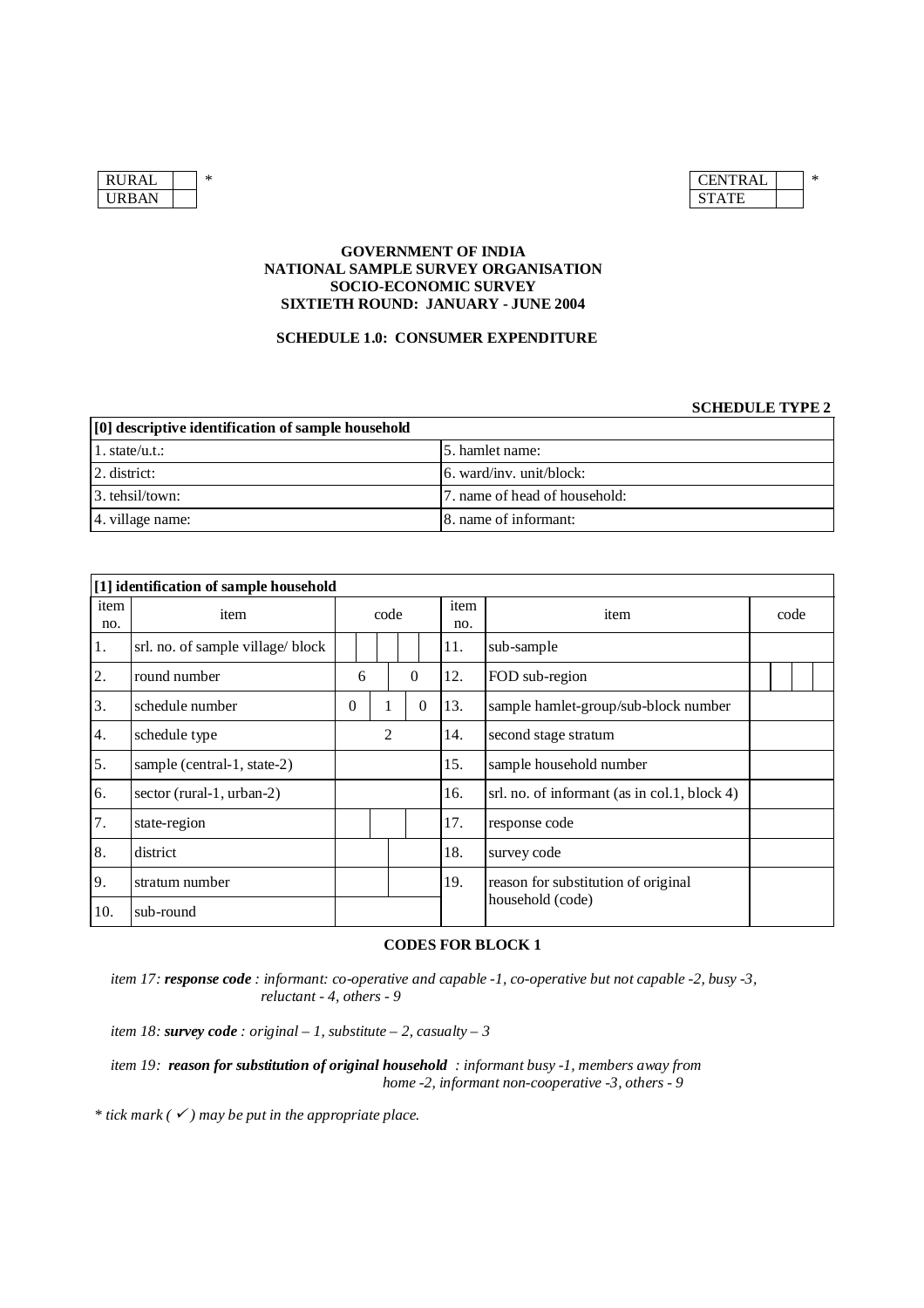|          | [2] particulars of field operation                       |    |              |           |    |  |           |                             |    |  |    |  |                |  |           |  |    |  |
|----------|----------------------------------------------------------|----|--------------|-----------|----|--|-----------|-----------------------------|----|--|----|--|----------------|--|-----------|--|----|--|
| srl. no. | item                                                     |    | investigator |           |    |  |           | assistant<br>superintendent |    |  |    |  | superintendent |  |           |  |    |  |
| (1)      | (2)                                                      |    | (3)          |           |    |  | (4)       |                             |    |  |    |  | (5)            |  |           |  |    |  |
| 1.       | i) name<br>(block letters)                               |    |              |           |    |  |           |                             |    |  |    |  |                |  |           |  |    |  |
|          | ii) code                                                 |    |              |           |    |  |           |                             |    |  |    |  |                |  |           |  |    |  |
| 2.       | $date(s)$ of :                                           | DD |              | <b>MM</b> | YY |  | <b>DD</b> |                             | MM |  | YY |  | <b>DD</b>      |  | <b>MM</b> |  | YY |  |
|          | (i) survey/inspection                                    |    |              |           |    |  |           |                             |    |  |    |  |                |  |           |  |    |  |
|          | (ii) receipt                                             |    |              |           |    |  |           |                             |    |  |    |  |                |  |           |  |    |  |
|          | (iii) scrutiny                                           |    |              |           |    |  |           |                             |    |  |    |  |                |  |           |  |    |  |
|          | (iv) despatch                                            |    |              |           |    |  |           |                             |    |  |    |  |                |  |           |  |    |  |
| 3.       | number of additional sheets<br>attached                  |    |              |           |    |  |           |                             |    |  |    |  |                |  |           |  |    |  |
| 4.       | total time taken to canvass<br>schedule 1.0 (in minutes) |    |              |           |    |  |           |                             |    |  |    |  |                |  |           |  |    |  |
| 5.       | signature                                                |    |              |           |    |  |           |                             |    |  |    |  |                |  |           |  |    |  |

### **[14] remarks by investigator**

# **[15] comments by supervisory officer(s)**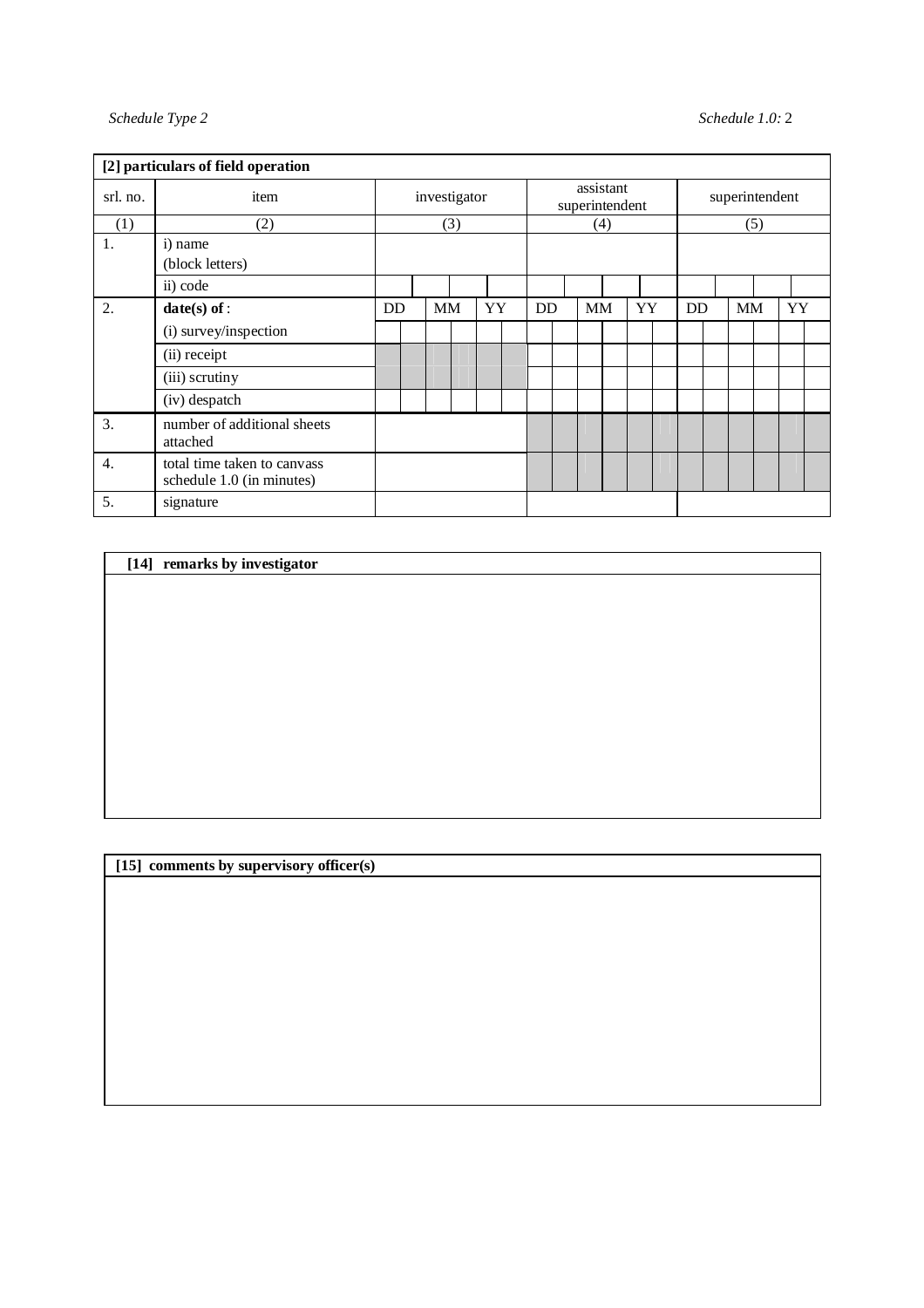| [3] household characteristics                                                                        |                                                                                             |  |                                                                                          |                                             |  |  |  |  |  |
|------------------------------------------------------------------------------------------------------|---------------------------------------------------------------------------------------------|--|------------------------------------------------------------------------------------------|---------------------------------------------|--|--|--|--|--|
| 1. household size                                                                                    |                                                                                             |  | primary source of                                                                        | 12. cooking (code)                          |  |  |  |  |  |
| 2. principal                                                                                         | description:                                                                                |  | energy for                                                                               | 13. lighting (code)                         |  |  |  |  |  |
| industry<br>(NIC-1998)                                                                               | code (5-digit)                                                                              |  | household consumer expenditure (Rs.) during last 30<br>days out of :                     |                                             |  |  |  |  |  |
| 3. principal                                                                                         | description:                                                                                |  | 14. purchase                                                                             |                                             |  |  |  |  |  |
| occupation<br>$(NCO-1968)$                                                                           | code (3-digit)                                                                              |  | 15. home-produced stock                                                                  |                                             |  |  |  |  |  |
| 4. household type (code)                                                                             |                                                                                             |  | 16. receipts in exchange of goods and services                                           |                                             |  |  |  |  |  |
| 5. religion (code)                                                                                   |                                                                                             |  | 17. gifts and loans                                                                      |                                             |  |  |  |  |  |
| 6. social group (code)                                                                               |                                                                                             |  | 18. free collection                                                                      |                                             |  |  |  |  |  |
| 7. land possessed (code)                                                                             |                                                                                             |  | 19. total $(14 - 18)$                                                                    |                                             |  |  |  |  |  |
|                                                                                                      | 8. dwelling unit (code) (owned $-1$ , hired $-2$ ,<br>no dwelling unit $-3$ , others $-9$ ) |  | 20. monthly per capita expenditure (Rs.0.00)<br>[item 39, bl. 13]                        |                                             |  |  |  |  |  |
| 9. type of dwelling (code) (independent house<br>$-1$ , flat $-2$ , others $-9$ , no dwelling $-3$ ) |                                                                                             |  | 21. did the household perform any ceremony<br>during the last 30 days? (yes – 1, no – 2) |                                             |  |  |  |  |  |
| 10. type of structure (code)                                                                         |                                                                                             |  | 22, no. of meals served to non-household<br>members during the last 30 days              |                                             |  |  |  |  |  |
| 11. covered area (square metre)                                                                      |                                                                                             |  | 23. did the household purchase any cereal<br>30 days? (yes $-1$ , no $-2$ )              | from ration/fair price shop during the last |  |  |  |  |  |

### **CODES FOR BLOCK 3**

*item 4: household type : for rural areas: self-employed in non-agriculture-1, agricultural labour-2, other labour-3, self-employed in agriculture-4, others-9*

 *for urban areas: self-employed-1, regular wage/salary earning-2, casual labour-3, others-9*

*item 5: religion : Hinduism-1, Islam-2, Christianity -3, Sikhism-4, Jainism-5, Buddhism-6, Zoroastrianism-7, others-9*

*item 6: social group : scheduled tribe-1, scheduled caste-2, other backward class-3, others-9* 

item 7: **land possessed (class intervals in hectares)**:

| less than 0.005 | 01  | $2.01 - 3.00$     | 07 |
|-----------------|-----|-------------------|----|
| $0.005 - 0.01$  | 02. | $3.01 - 4.00$     | 08 |
| $0.02 - 0.20$   | 03. | $4.01 - 6.00$     | 10 |
| $0.21 - 0.40$   | 04  | $6.01 - 8.00$     | 11 |
| $0.41 - 1.00$   | 05  | greater than 8.00 | 12 |
| $1.01 - 2.00$   | 06. |                   |    |

- *item 10: type of structure: pucca-1, semi-pucca-2, serviceable katcha -3, unserviceable katcha – 4, no structure-5*
- *item 12: primary source of energy for cooking : coke, coal-01, firewood and chips-02, LPG-03, gobar gas-04, dung cake-05, charcoal-06, kerosene-07, electricity-08, others-99, no cooking arrangement-10*
- *item 13: primary source of energy for lighting : kerosene-1, other oil -2, gas-3, candle-4, electricity-5, others-9, no lighting arrangement-6*

*Note: 1 acre = 0.4047 hectare; 1 sq. metre= 10.76 sq feet*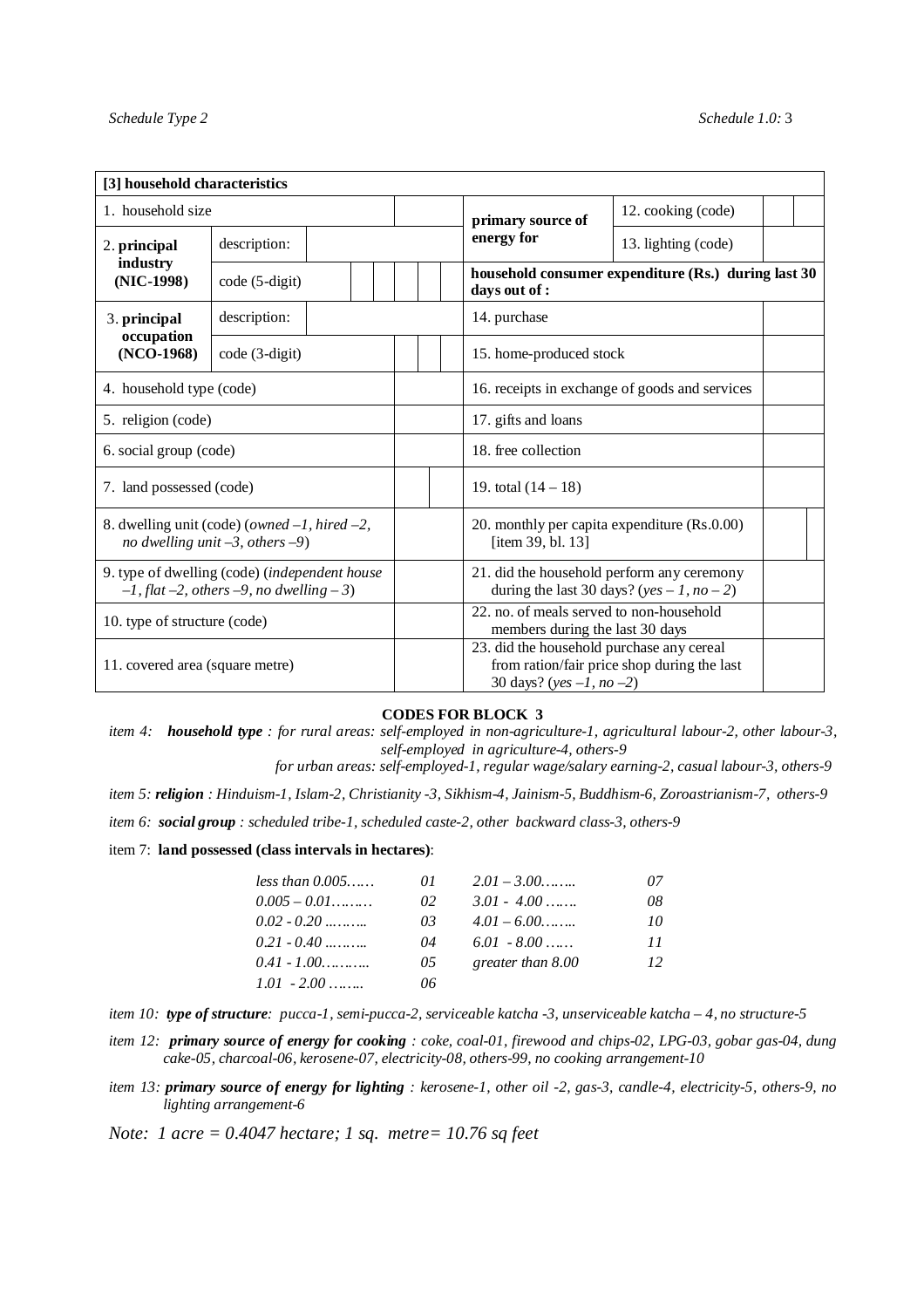|             | [4] demographic and other particulars of household members |                         |                        |             |                       |                                     |                                                          |                   |                               |                                                       |        |            |      |
|-------------|------------------------------------------------------------|-------------------------|------------------------|-------------|-----------------------|-------------------------------------|----------------------------------------------------------|-------------------|-------------------------------|-------------------------------------------------------|--------|------------|------|
|             |                                                            |                         |                        |             |                       |                                     | no. of                                                   | no. of            |                               | no. of meals taken during last 30 days                |        |            |      |
|             |                                                            |                         |                        |             |                       |                                     | days                                                     | meals             |                               | away from home                                        |        |            | at   |
|             |                                                            |                         |                        |             |                       |                                     | stayed                                                   | usually           |                               | free of cost                                          |        |            | home |
| srl.<br>no. | name of member                                             | relation to head (code) | sex (male-1, female-2) | age (years) | marital status (code) | general educational<br>level (code) | away<br>from<br>home<br>$\rm{during}$<br>last 30<br>days | taken in<br>a day | from school,<br>balwadi, etc. | perquisites or<br>part of wage<br>employer as<br>from | others | on payment |      |
| (1)         | (2)                                                        | (3)                     | (4)                    | (5)         | (6)                   | (7)                                 | (8)                                                      | (9)               | (10)                          | (11)                                                  | (12)   | (13)       | (14) |
|             |                                                            |                         |                        |             |                       |                                     |                                                          |                   |                               |                                                       |        |            |      |
|             |                                                            |                         |                        |             |                       |                                     |                                                          |                   |                               |                                                       |        |            |      |
|             |                                                            |                         |                        |             |                       |                                     |                                                          |                   |                               |                                                       |        |            |      |
|             |                                                            |                         |                        |             |                       |                                     |                                                          |                   |                               |                                                       |        |            |      |
|             |                                                            |                         |                        |             |                       |                                     |                                                          |                   |                               |                                                       |        |            |      |
|             |                                                            |                         |                        |             |                       |                                     |                                                          |                   |                               |                                                       |        |            |      |
|             |                                                            |                         |                        |             |                       |                                     |                                                          |                   |                               |                                                       |        |            |      |
|             |                                                            |                         |                        |             |                       |                                     |                                                          |                   |                               |                                                       |        |            |      |
|             |                                                            |                         |                        |             |                       |                                     |                                                          |                   |                               |                                                       |        |            |      |
|             |                                                            |                         |                        |             |                       |                                     |                                                          |                   |                               |                                                       |        |            |      |
|             |                                                            |                         |                        |             |                       |                                     |                                                          |                   |                               |                                                       |        |            |      |
|             |                                                            |                         |                        |             |                       |                                     |                                                          |                   |                               |                                                       |        |            |      |
|             |                                                            |                         |                        |             |                       |                                     |                                                          |                   |                               |                                                       |        |            |      |
|             |                                                            |                         |                        |             |                       |                                     |                                                          |                   |                               |                                                       |        |            |      |
|             |                                                            |                         |                        |             |                       |                                     |                                                          |                   |                               |                                                       |        |            |      |

### **CODES FOR BLOCK 4**

*Col. (3) : relation to head: self-1, spouse of head-2, married child-3, spouse of married child-4, unmarried child-5, grandchild-6, father/mother/father-in-law/mother-in-law-7, brother/sister/brother-inlaw/sister-in-law/other relatives-8, servants/employees/other non-relatives-9*

*Col.(6) : marital status: never married – 1, currently married – 2, widowed – 3, divorced/separated – 4*

*Col. (7) : general educational level : not literate –01, literate without formal schooling –02, literate but below primary –03, primary –04, middle –05, secondary –06, higher secondary –07, diploma/certificate course –08, graduate - 10, postgraduate and above -11*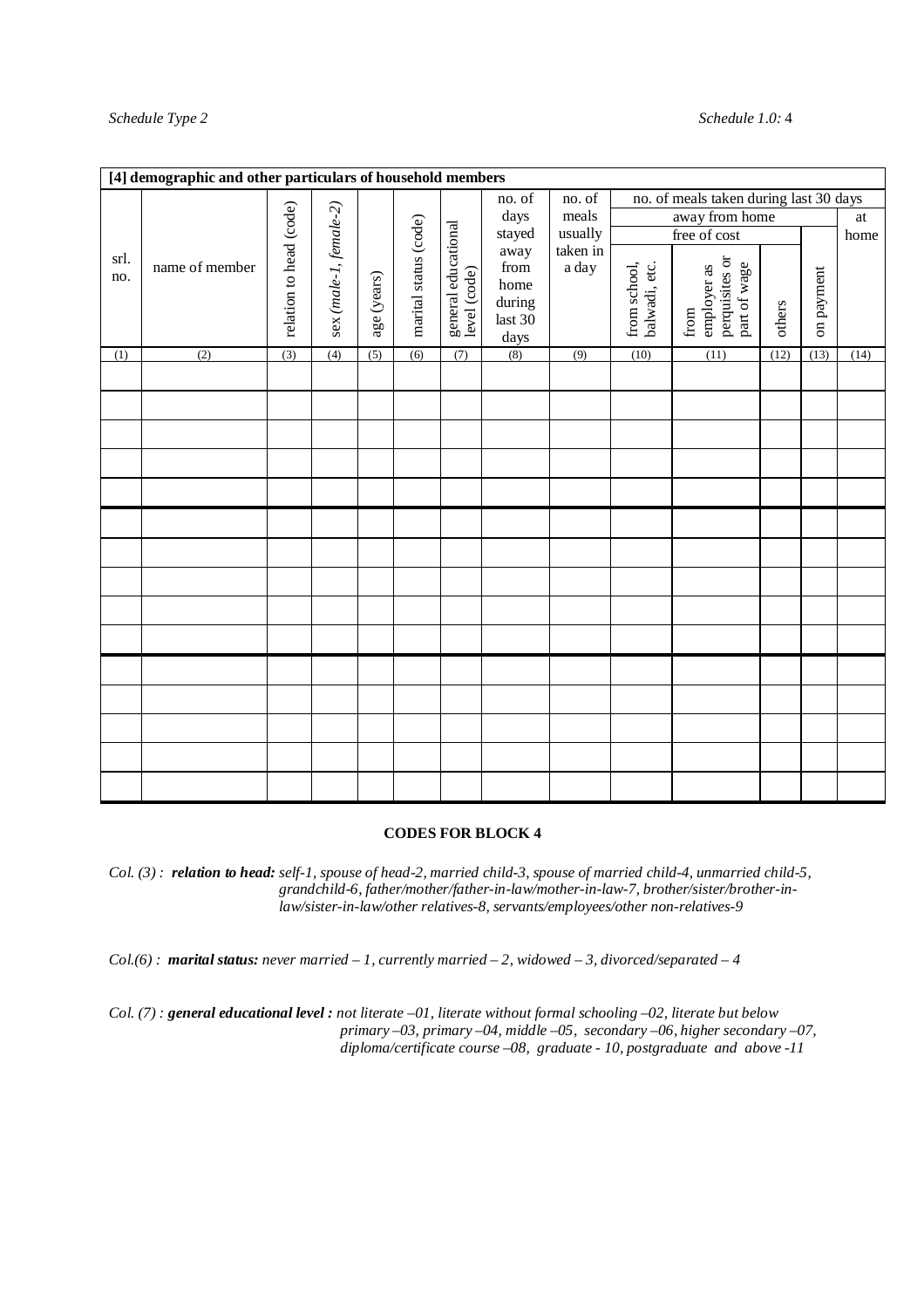| code             | item                                    | quantity*<br>(0.00) | value<br>(Rs 0.00) | source<br>$code^{\$}$ |
|------------------|-----------------------------------------|---------------------|--------------------|-----------------------|
| (1)              | (2)                                     | (3)                 | (4)                | (5)                   |
| 101              | $rice - P.D.S.$                         |                     |                    | 1                     |
| 102              | rice - other sources                    |                     |                    |                       |
| 103              | chira                                   |                     |                    |                       |
| 104              | khoi, lawa                              |                     |                    |                       |
| 105              | muri                                    |                     |                    |                       |
| 106              | other rice products                     |                     |                    |                       |
| 107              | wheat/atta $-$ P.D.S.                   |                     |                    | 1                     |
| 108              | wheat/atta - other sources              |                     |                    |                       |
| 110              | maida                                   |                     |                    |                       |
| 111              | suji, rawa                              |                     |                    |                       |
| $\overline{112}$ | sewai, noodles                          |                     |                    |                       |
| 113              | bread (bakery)                          |                     |                    |                       |
| 114              | other wheat products                    |                     |                    |                       |
| 115              | jowar & products                        |                     |                    |                       |
| 116              | bajra & products                        |                     |                    |                       |
| 117              | maize & products                        |                     |                    |                       |
| 118              | barley & products                       |                     |                    |                       |
| 120              | small millets & products                |                     |                    |                       |
| 121              | ragi $&$ products                       |                     |                    |                       |
| 129              | cereal: s.t. (101-121)                  |                     |                    |                       |
|                  |                                         |                     |                    |                       |
| 139              | cereal substitutes (tapioca, jackfruit  |                     |                    |                       |
|                  | seed, etc.)                             |                     |                    |                       |
|                  |                                         |                     |                    |                       |
| 140              | arhar (tur)                             |                     |                    |                       |
| $\overline{141}$ | gram (split)                            |                     |                    |                       |
| 142              | gram (whole)                            |                     |                    |                       |
| 143              | moong                                   |                     |                    |                       |
| 144              | masur                                   |                     |                    |                       |
| 145              | urd                                     |                     |                    |                       |
| 146              | peas                                    |                     |                    |                       |
| 147              | soyabean                                |                     |                    |                       |
| 148              | khesari                                 |                     |                    |                       |
| 150              | other pulses                            |                     |                    |                       |
| 151              | gram products                           |                     |                    |                       |
| 152              | besan                                   |                     |                    |                       |
| 153              | other pulse products                    |                     |                    |                       |
| 159              | pulses & pulse products: s.t. (140-153) |                     |                    |                       |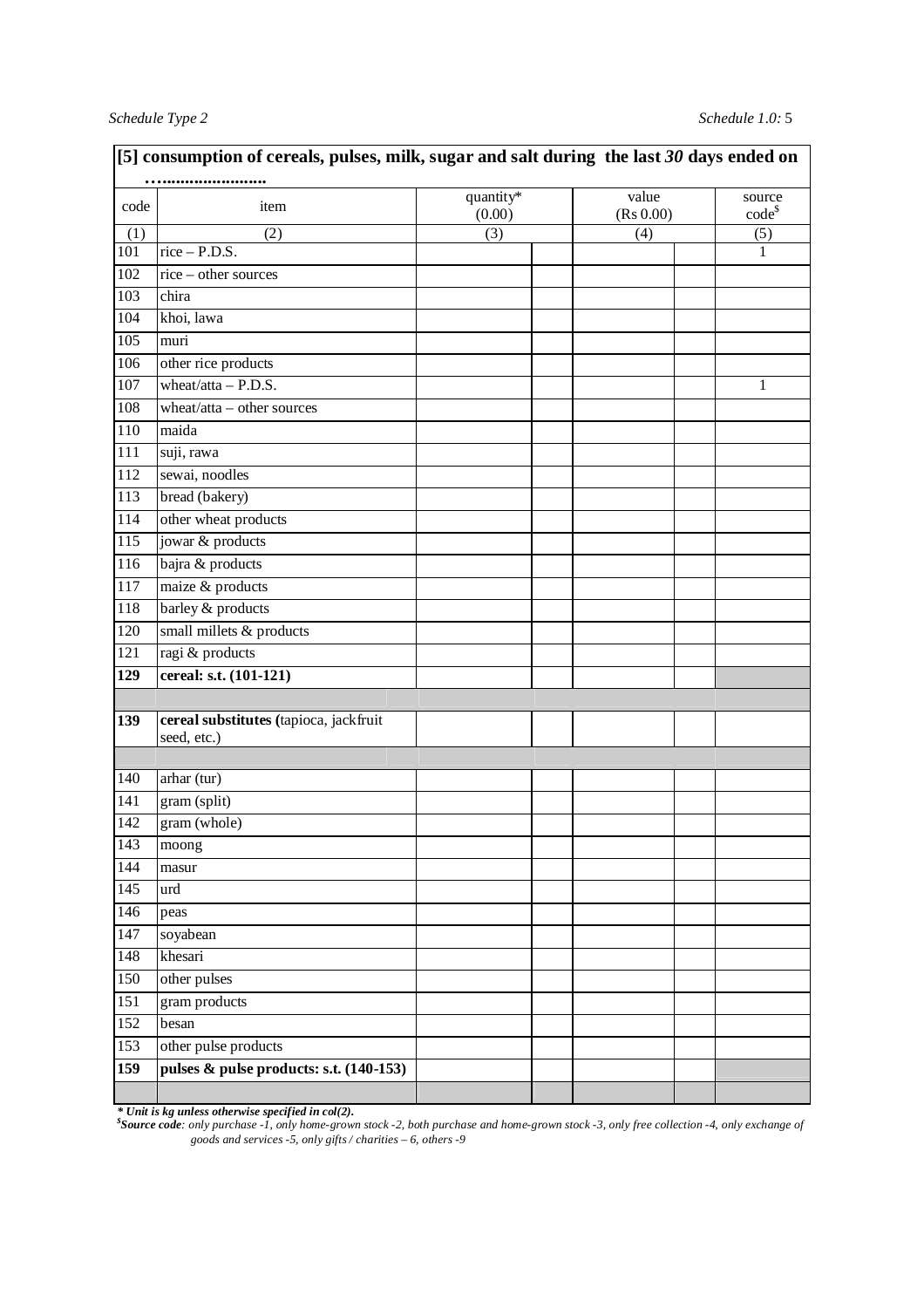| [5] consumption of cereals, pulses, milk, sugar and salt during the last $30$ days ended on |                                             |                     |                    |                    |  |  |  |  |  |  |
|---------------------------------------------------------------------------------------------|---------------------------------------------|---------------------|--------------------|--------------------|--|--|--|--|--|--|
| code                                                                                        | item                                        | quantity*<br>(0.00) | value<br>(Rs 0.00) | source<br>$code^s$ |  |  |  |  |  |  |
| (1)                                                                                         | (2)                                         | (3)                 | (4)                | (5)                |  |  |  |  |  |  |
| 160                                                                                         | milk: liquid (litre)                        |                     |                    |                    |  |  |  |  |  |  |
| 161                                                                                         | baby food                                   |                     |                    |                    |  |  |  |  |  |  |
| 162                                                                                         | milk : condensed/powder                     |                     |                    |                    |  |  |  |  |  |  |
| $\overline{163}$                                                                            | curd                                        |                     |                    |                    |  |  |  |  |  |  |
| 164                                                                                         | ghee                                        |                     |                    |                    |  |  |  |  |  |  |
| 165                                                                                         | butter                                      |                     |                    |                    |  |  |  |  |  |  |
| 166                                                                                         | ice-cream                                   |                     |                    |                    |  |  |  |  |  |  |
| 167                                                                                         | other milk products                         |                     |                    |                    |  |  |  |  |  |  |
| 169                                                                                         | milk & milk products: s.t.(160-167)         |                     |                    |                    |  |  |  |  |  |  |
|                                                                                             |                                             |                     |                    |                    |  |  |  |  |  |  |
| 170                                                                                         | sugar - P.D.S.                              |                     |                    | 1                  |  |  |  |  |  |  |
| 171                                                                                         | sugar - other sources                       |                     |                    |                    |  |  |  |  |  |  |
| 172                                                                                         | gur                                         |                     |                    |                    |  |  |  |  |  |  |
| 173                                                                                         | candy (misri)                               |                     |                    |                    |  |  |  |  |  |  |
| 174                                                                                         | honey                                       |                     |                    |                    |  |  |  |  |  |  |
| $\overline{175}$                                                                            | sugar substitutes                           |                     |                    |                    |  |  |  |  |  |  |
| 179                                                                                         | $\overline{\text{ sugar}}$ : s.t. (170-175) |                     |                    |                    |  |  |  |  |  |  |
|                                                                                             |                                             |                     |                    |                    |  |  |  |  |  |  |
| 189                                                                                         | salt                                        |                     |                    |                    |  |  |  |  |  |  |

# **[5] consumption of cereals, pulses, milk, sugar and salt during the last** *30* **days ended on**

### **[6] consumption of edible oil, egg, fish and meat, vegetables, fruits, spices, beverages and processed food and pan, tobacco and intoxicants during the last** *7* **days ended on …...............**

|      | processed lood and pail, topaceo and intoxicants during the last / 'days chucu on mimimimi |                     |                    |                       |  |  |  |
|------|--------------------------------------------------------------------------------------------|---------------------|--------------------|-----------------------|--|--|--|
| code | item                                                                                       | quantity*<br>(0.00) | value<br>(Rs 0.00) | source<br>$code^{\$}$ |  |  |  |
| (1)  | (2)                                                                                        | (3)                 | (4)                | (5)                   |  |  |  |
| 190  | vanaspati, margarine                                                                       |                     |                    |                       |  |  |  |
| 191  | mustard oil                                                                                |                     |                    |                       |  |  |  |
| 192  | groundnut oil                                                                              |                     |                    |                       |  |  |  |
| 193  | coconut oil                                                                                |                     |                    |                       |  |  |  |
| 194  | edible oil (others)                                                                        |                     |                    |                       |  |  |  |
| 199  | edible oil: s.t. (190-194)                                                                 |                     |                    |                       |  |  |  |
|      |                                                                                            |                     |                    |                       |  |  |  |
| 201  | $eggs$ (no.)                                                                               | $00\,$              |                    |                       |  |  |  |
| 202  | fish, prawn                                                                                |                     |                    |                       |  |  |  |
| 203  | goat meat/mutton                                                                           |                     |                    |                       |  |  |  |
| 204  | beef/ buffalo meat                                                                         |                     |                    |                       |  |  |  |
| 205  | pork                                                                                       |                     |                    |                       |  |  |  |
| 206  | chicken                                                                                    |                     |                    |                       |  |  |  |
| 207  | others (birds, crab, oyster, tortoise, etc.)                                               |                     |                    |                       |  |  |  |
| 209  | egg, fish & meat: s.t. (201-207)                                                           |                     |                    |                       |  |  |  |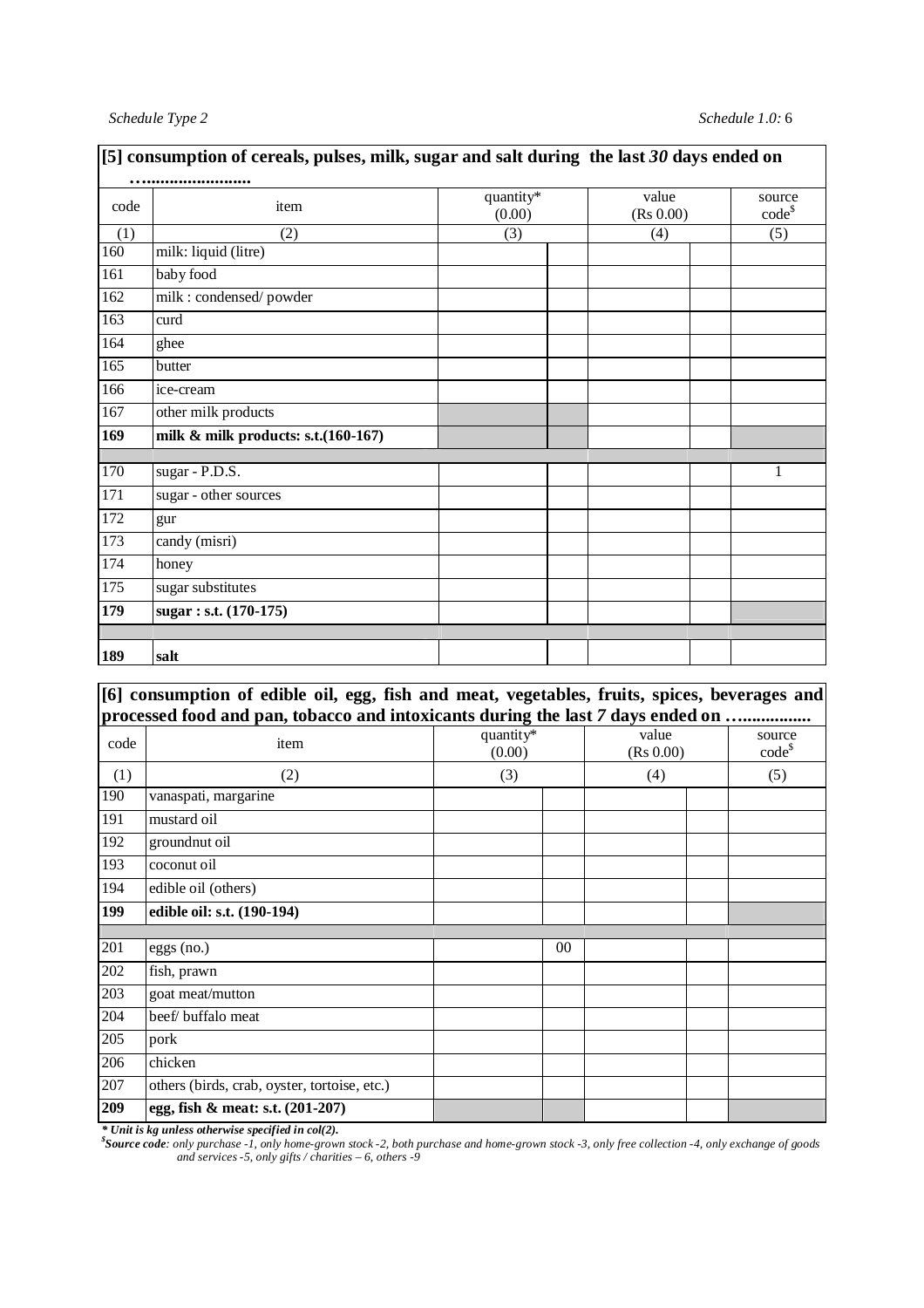|                  | [6] consumption of edible oil, egg, fish and meat, vegetables, fruits, spices, beverages and |                     |        |                    |  |                       |  |  |  |  |  |  |
|------------------|----------------------------------------------------------------------------------------------|---------------------|--------|--------------------|--|-----------------------|--|--|--|--|--|--|
|                  | processed food and pan, tobacco and intoxicants during the last 7 days ended on              |                     |        |                    |  |                       |  |  |  |  |  |  |
| code             | item                                                                                         | quantity*<br>(0.00) |        | value<br>(Rs 0.00) |  | source<br>$code^{\$}$ |  |  |  |  |  |  |
| (1)              | (2)                                                                                          | (3)                 |        | (4)                |  | (5)                   |  |  |  |  |  |  |
| 210              | potato                                                                                       |                     |        |                    |  |                       |  |  |  |  |  |  |
| 211              | onion                                                                                        |                     |        |                    |  |                       |  |  |  |  |  |  |
| 212              | radish                                                                                       |                     |        |                    |  |                       |  |  |  |  |  |  |
| 213              | carrot                                                                                       |                     |        |                    |  |                       |  |  |  |  |  |  |
| 214              | turnip                                                                                       |                     |        |                    |  |                       |  |  |  |  |  |  |
| 215              | beet                                                                                         |                     |        |                    |  |                       |  |  |  |  |  |  |
| 216              | sweet potato                                                                                 |                     |        |                    |  |                       |  |  |  |  |  |  |
| 217              | arum                                                                                         |                     |        |                    |  |                       |  |  |  |  |  |  |
| 218              | pumpkin                                                                                      |                     |        |                    |  |                       |  |  |  |  |  |  |
| 220              | gourd                                                                                        |                     |        |                    |  |                       |  |  |  |  |  |  |
| 221              | bitter gourd                                                                                 |                     |        |                    |  |                       |  |  |  |  |  |  |
| 222              | cucumber                                                                                     |                     |        |                    |  |                       |  |  |  |  |  |  |
| 223              | $\overline{\text{parwal}/\text{p}}$ atal                                                     |                     |        |                    |  |                       |  |  |  |  |  |  |
| 224              | jhinga / torai                                                                               |                     |        |                    |  |                       |  |  |  |  |  |  |
| 225              | snake gourd                                                                                  |                     |        |                    |  |                       |  |  |  |  |  |  |
| 226              | papaya (green)                                                                               |                     |        |                    |  |                       |  |  |  |  |  |  |
| 227              | cauliflower                                                                                  |                     |        |                    |  |                       |  |  |  |  |  |  |
| 228              | cabbage                                                                                      |                     |        |                    |  |                       |  |  |  |  |  |  |
| 230              | brinjal                                                                                      |                     |        |                    |  |                       |  |  |  |  |  |  |
| 231              | lady's finger                                                                                |                     |        |                    |  |                       |  |  |  |  |  |  |
| 232              | palak/other leafy vegetables                                                                 |                     |        |                    |  |                       |  |  |  |  |  |  |
| 233              | french beans and barbati                                                                     |                     |        |                    |  |                       |  |  |  |  |  |  |
| 234              | tomato                                                                                       |                     |        |                    |  |                       |  |  |  |  |  |  |
| 235              | peas                                                                                         |                     |        |                    |  |                       |  |  |  |  |  |  |
| 236              | chillis (green)                                                                              |                     |        |                    |  |                       |  |  |  |  |  |  |
| 237              | capsicum                                                                                     |                     |        |                    |  |                       |  |  |  |  |  |  |
| 238              | plantain (green)                                                                             |                     |        |                    |  |                       |  |  |  |  |  |  |
| 240              | jackfruit (green)                                                                            |                     |        |                    |  |                       |  |  |  |  |  |  |
| $\overline{241}$ | lemon (no.)                                                                                  |                     | $00\,$ |                    |  |                       |  |  |  |  |  |  |
| 242              | other vegetables                                                                             |                     |        |                    |  |                       |  |  |  |  |  |  |
| 249              | vegetables: s.t. (210-242)                                                                   |                     |        |                    |  |                       |  |  |  |  |  |  |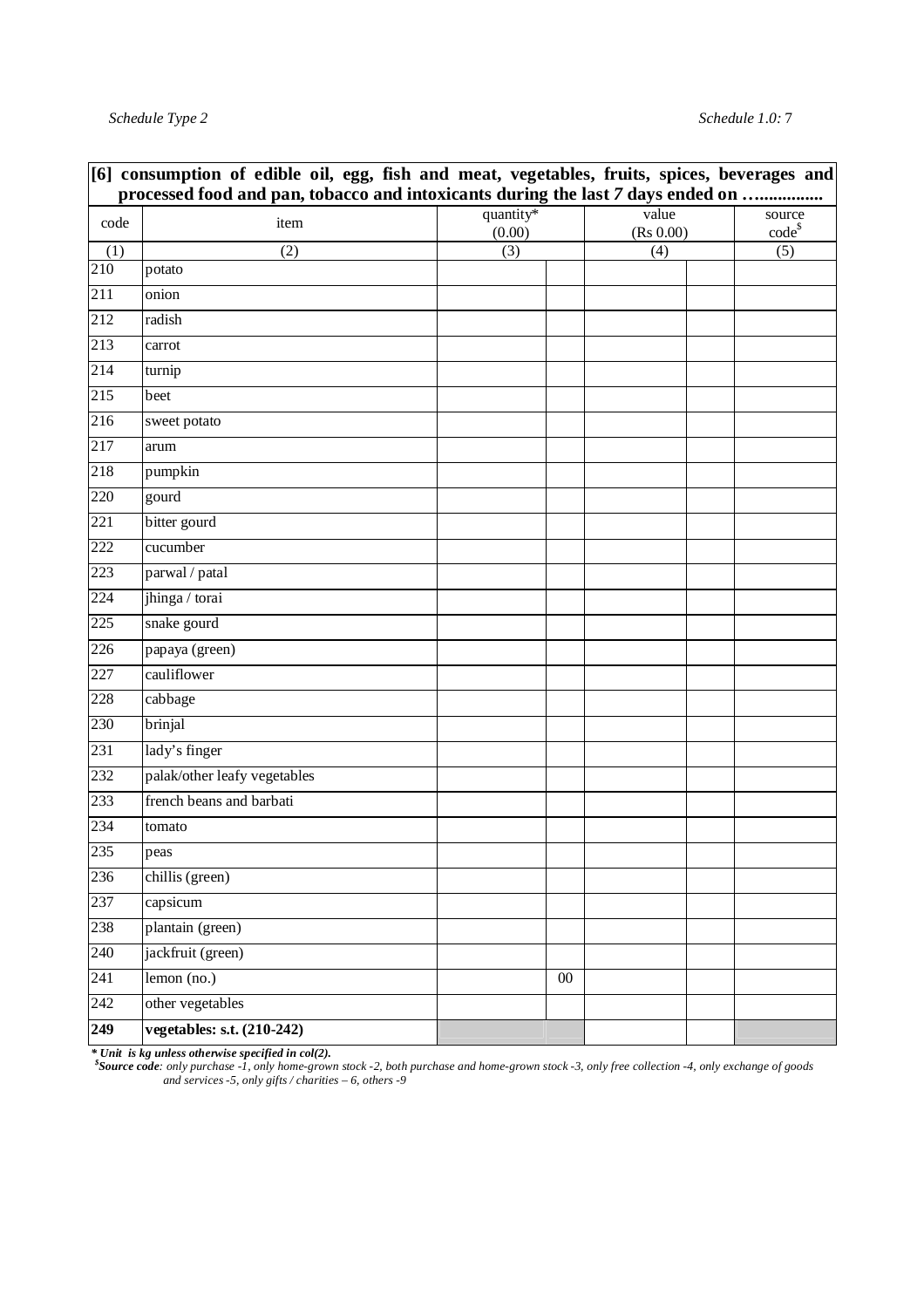|      | [6] consumption of edible oil, egg, fish and meat, vegetables, fruits, spices, beverages and<br>processed food and pan, tobacco and intoxicants during the last 7 days ended on |           |        |                  |             |
|------|---------------------------------------------------------------------------------------------------------------------------------------------------------------------------------|-----------|--------|------------------|-------------|
| code | item                                                                                                                                                                            | quantity* |        | value            | source      |
|      |                                                                                                                                                                                 | (0.00)    |        | (Rs 0.00)<br>(4) | $code^{\$}$ |
| (1)  | (2)                                                                                                                                                                             |           | (3)    |                  | (5)         |
| 250  | banana (no.)                                                                                                                                                                    |           | 00     |                  |             |
| 251  | jackfruit                                                                                                                                                                       |           |        |                  |             |
| 252  | watermelon                                                                                                                                                                      |           |        |                  |             |
| 253  | pineapple (no.)                                                                                                                                                                 |           | 00     |                  |             |
| 254  | coconut (no.)                                                                                                                                                                   |           | 00     |                  |             |
| 255  | guava                                                                                                                                                                           |           |        |                  |             |
| 256  | singara                                                                                                                                                                         |           |        |                  |             |
| 257  | orange, mausami (no.)                                                                                                                                                           |           | 00     |                  |             |
| 258  | papaya                                                                                                                                                                          |           |        |                  |             |
| 260  | mango                                                                                                                                                                           |           |        |                  |             |
| 261  | kharbooza                                                                                                                                                                       |           |        |                  |             |
| 262  | pears (naspati)                                                                                                                                                                 |           |        |                  |             |
| 263  | berries                                                                                                                                                                         |           |        |                  |             |
| 264  | leechi                                                                                                                                                                          |           |        |                  |             |
| 265  | apple                                                                                                                                                                           |           |        |                  |             |
| 266  | grapes                                                                                                                                                                          |           |        |                  |             |
| 267  | other fresh fruits                                                                                                                                                              |           |        |                  |             |
| 269  | fruits (fresh) : s.t. $(250-267)$                                                                                                                                               |           |        |                  |             |
| 270  | coconut (copra)                                                                                                                                                                 |           |        |                  |             |
| 271  | groundnut                                                                                                                                                                       |           |        |                  |             |
| 272  | dates                                                                                                                                                                           |           |        |                  |             |
| 273  | cashewnut                                                                                                                                                                       |           |        |                  |             |
| 274  | walnut                                                                                                                                                                          |           |        |                  |             |
| 275  | other nuts                                                                                                                                                                      |           |        |                  |             |
| 276  | raisin (kishmish, monacca, etc.)                                                                                                                                                |           |        |                  |             |
| 277  | other dry fruits                                                                                                                                                                |           |        |                  |             |
| 279  | fruits $(dry) : s.t. (270-277)$                                                                                                                                                 |           |        |                  |             |
| 280  | turmeric (gm)                                                                                                                                                                   |           | $00\,$ |                  |             |
| 281  | black pepper (gm)                                                                                                                                                               |           | $00\,$ |                  |             |
| 282  | dry chillies (gm)                                                                                                                                                               |           | $00\,$ |                  |             |
| 283  | garlic(gm)                                                                                                                                                                      |           | $00\,$ |                  |             |
| 284  | tamarind(gm)                                                                                                                                                                    |           | $00\,$ |                  |             |
| 285  | ginger (gm)                                                                                                                                                                     |           | $00\,$ |                  |             |
| 286  | curry powder (gm)                                                                                                                                                               |           | $00\,$ |                  |             |
| 287  | oilseeds (gm)                                                                                                                                                                   |           | $00\,$ |                  |             |
| 288  | other spices (gm)                                                                                                                                                               |           | $00\,$ |                  |             |
| 289  | spices: s.t. (280-288)                                                                                                                                                          |           | $00\,$ |                  |             |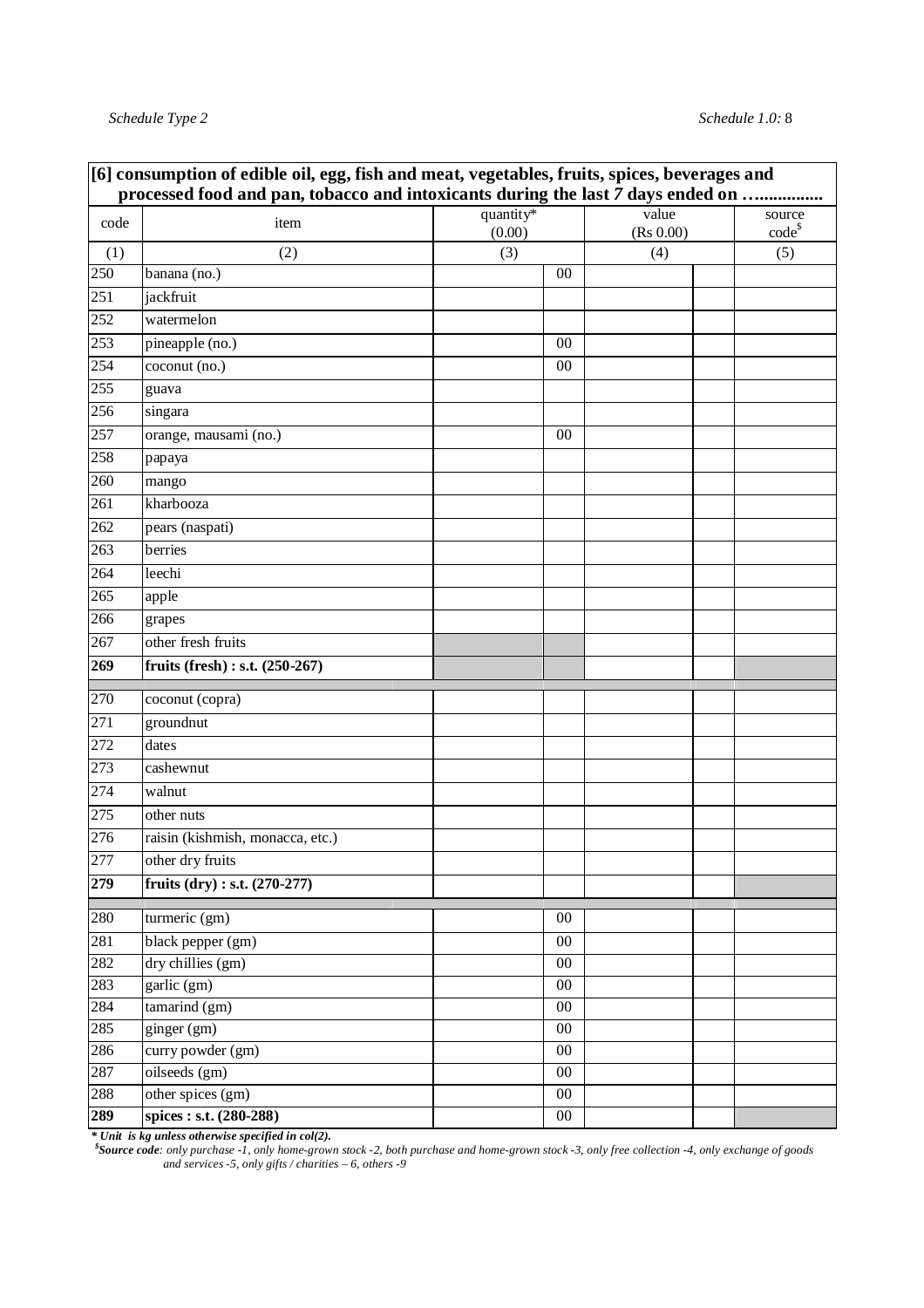|                  | [6] consumption of edible oil, egg, fish and meat, vegetables, fruits, spices, beverages and<br>processed food and pan, tobacco and intoxicants during the last 7 days ended on |                     |        |                    |                       |
|------------------|---------------------------------------------------------------------------------------------------------------------------------------------------------------------------------|---------------------|--------|--------------------|-----------------------|
| code             | item                                                                                                                                                                            | quantity*<br>(0.00) |        | value<br>(Rs 0.00) | source<br>$code^{\$}$ |
| (1)              | (2)                                                                                                                                                                             | (3)                 |        | (4)                | (5)                   |
| 290              | tea : cups (no.)                                                                                                                                                                |                     | $00\,$ |                    |                       |
| 291              | tea : leaf $(gm)$                                                                                                                                                               |                     | 00     |                    |                       |
| 292              | coffee : cups (no.)                                                                                                                                                             |                     | 00     |                    |                       |
| 293              | coffee: powder (gm)                                                                                                                                                             |                     | 00     |                    |                       |
| 294              | ice                                                                                                                                                                             |                     |        |                    | $\mathbf{1}$          |
| 295              | cold beverages: bottled/canned (litre)                                                                                                                                          |                     |        |                    |                       |
| 296              | fruit juice and shake (litre)                                                                                                                                                   |                     |        |                    |                       |
| 297              | coconut: green (no.)                                                                                                                                                            |                     | $00\,$ |                    |                       |
| 298              | other beverages (cocoa, etc.)                                                                                                                                                   |                     |        |                    |                       |
| 300              | biscuits                                                                                                                                                                        |                     |        |                    |                       |
| 301              | salted refreshments                                                                                                                                                             |                     |        |                    |                       |
| 302              | prepared sweets                                                                                                                                                                 |                     |        |                    |                       |
| 303              | cooked meals (no.)                                                                                                                                                              |                     | $00\,$ |                    |                       |
| 304              | cake, pastry                                                                                                                                                                    |                     |        |                    |                       |
| $\overline{305}$ | pickles (gm)                                                                                                                                                                    |                     | $00\,$ |                    |                       |
| 306              | sauce (gm)                                                                                                                                                                      |                     | 00     |                    |                       |
| 307              | jam, jelly (gm)                                                                                                                                                                 |                     | 00     |                    |                       |
| 308              | other processed food                                                                                                                                                            |                     |        |                    |                       |
| 309              | beverages, etc.: s.t. (290-308)                                                                                                                                                 |                     |        |                    |                       |
|                  |                                                                                                                                                                                 |                     |        |                    |                       |
| 310              | pan : leaf (no.)                                                                                                                                                                |                     | $00\,$ |                    |                       |
| 311              | pan : finished (no.)                                                                                                                                                            |                     | $00\,$ |                    |                       |
| 312              | supari (gm)                                                                                                                                                                     |                     | $00\,$ |                    |                       |
| 313              | lime(gm)                                                                                                                                                                        |                     | $00\,$ |                    |                       |
| 314              | katha (gm)                                                                                                                                                                      |                     | 00     |                    |                       |
| 315              | other ingredients for pan (gm)                                                                                                                                                  |                     | 00     |                    |                       |
| 319              | pan: s.t. (310-315)                                                                                                                                                             |                     |        |                    |                       |
|                  |                                                                                                                                                                                 |                     |        |                    |                       |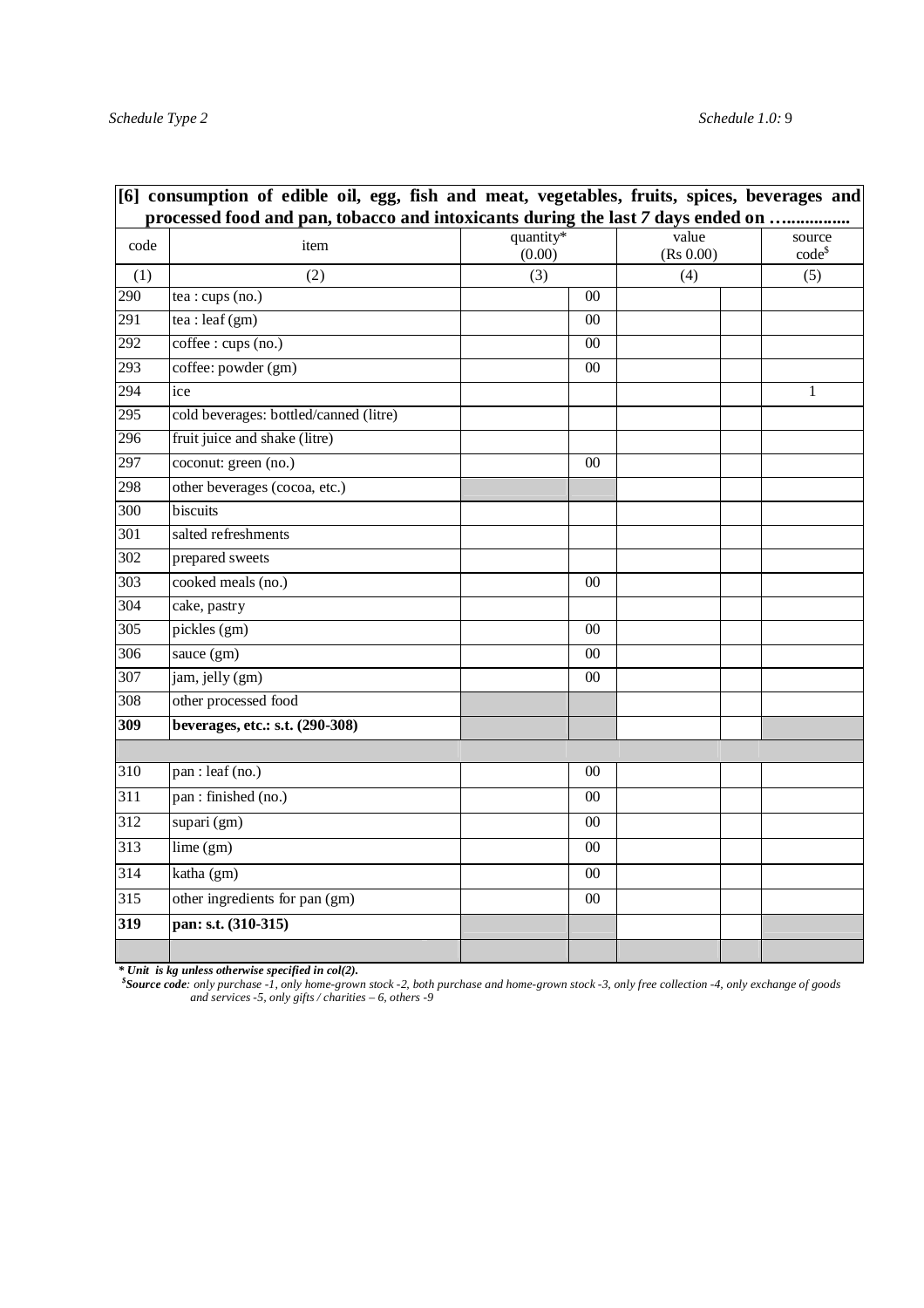|      | [6] consumption of edible oil, egg, fish and meat, vegetables, fruits, spices, beverages and<br>processed food and pan, tobacco and intoxicants during the last 7 days ended on |                     |                    |                    |  |  |  |  |  |  |  |
|------|---------------------------------------------------------------------------------------------------------------------------------------------------------------------------------|---------------------|--------------------|--------------------|--|--|--|--|--|--|--|
| code | item                                                                                                                                                                            | quantity*<br>(0.00) | value<br>(Rs 0.00) | source<br>$code^s$ |  |  |  |  |  |  |  |
| (1)  | (2)                                                                                                                                                                             | (3)                 | (4)                | (5)                |  |  |  |  |  |  |  |
| 320  | bidi (no.)                                                                                                                                                                      | 0 <sup>0</sup>      |                    |                    |  |  |  |  |  |  |  |
| 321  | cigarettes (no.)                                                                                                                                                                | $00\,$              |                    |                    |  |  |  |  |  |  |  |
| 322  | leaf tobacco (gm)                                                                                                                                                               |                     |                    |                    |  |  |  |  |  |  |  |
| 323  | snuff(gm)                                                                                                                                                                       | 00                  |                    |                    |  |  |  |  |  |  |  |
| 324  | hookah tobacco (gm)                                                                                                                                                             |                     |                    |                    |  |  |  |  |  |  |  |
| 325  | cheroot (no.)                                                                                                                                                                   | 0 <sup>0</sup>      |                    |                    |  |  |  |  |  |  |  |
| 326  | zarda, kimam, surti (gm)                                                                                                                                                        | 0 <sup>0</sup>      |                    |                    |  |  |  |  |  |  |  |
| 327  | other tobacco products (gm)                                                                                                                                                     | $00\,$              |                    |                    |  |  |  |  |  |  |  |
| 329  | tobacco: s.t. (320-327)                                                                                                                                                         |                     |                    |                    |  |  |  |  |  |  |  |
| 330  | ganja (gm)                                                                                                                                                                      |                     |                    |                    |  |  |  |  |  |  |  |
| 331  | toddy (litre)                                                                                                                                                                   |                     |                    |                    |  |  |  |  |  |  |  |
| 332  | country liquor (litre)                                                                                                                                                          |                     |                    |                    |  |  |  |  |  |  |  |
| 333  | beer (litre)                                                                                                                                                                    |                     |                    |                    |  |  |  |  |  |  |  |
| 334  | foreign liquor or refined liquor (litre)                                                                                                                                        |                     |                    |                    |  |  |  |  |  |  |  |
| 335  | other intoxicants                                                                                                                                                               |                     |                    |                    |  |  |  |  |  |  |  |
| 339  | intoxicants: s.t. (330-335)                                                                                                                                                     |                     |                    |                    |  |  |  |  |  |  |  |

| code | item                             | quantity*<br>(0.00) |        | value<br>(Rs 0.00) |  | source<br>$code^s$<br>(5) |
|------|----------------------------------|---------------------|--------|--------------------|--|---------------------------|
| (1)  | (2)                              | (3)                 |        |                    |  |                           |
| 340  | coke                             |                     |        |                    |  |                           |
| 341  | firewood and chips               |                     |        |                    |  |                           |
| 342  | electricity (std. unit)          |                     | $00\,$ |                    |  |                           |
| 343  | dung cake                        |                     |        |                    |  |                           |
| 344  | kerosene - P.D.S. (litre)        |                     |        |                    |  | 1                         |
| 345  | kerosene - other sources (litre) |                     |        |                    |  |                           |
| 346  | matches (box)                    |                     | $00\,$ |                    |  |                           |
| 347  | coal                             |                     |        |                    |  |                           |
| 348  | <b>LPG</b>                       |                     |        |                    |  |                           |
| 350  | charcoal                         |                     |        |                    |  |                           |
| 351  | candle (no.)                     |                     | $00\,$ |                    |  |                           |
| 352  | gobar gas                        |                     |        |                    |  |                           |
| 353  | other fuel                       |                     |        |                    |  |                           |
| 359  | fuel and light: s.t. (340-353)   |                     |        |                    |  |                           |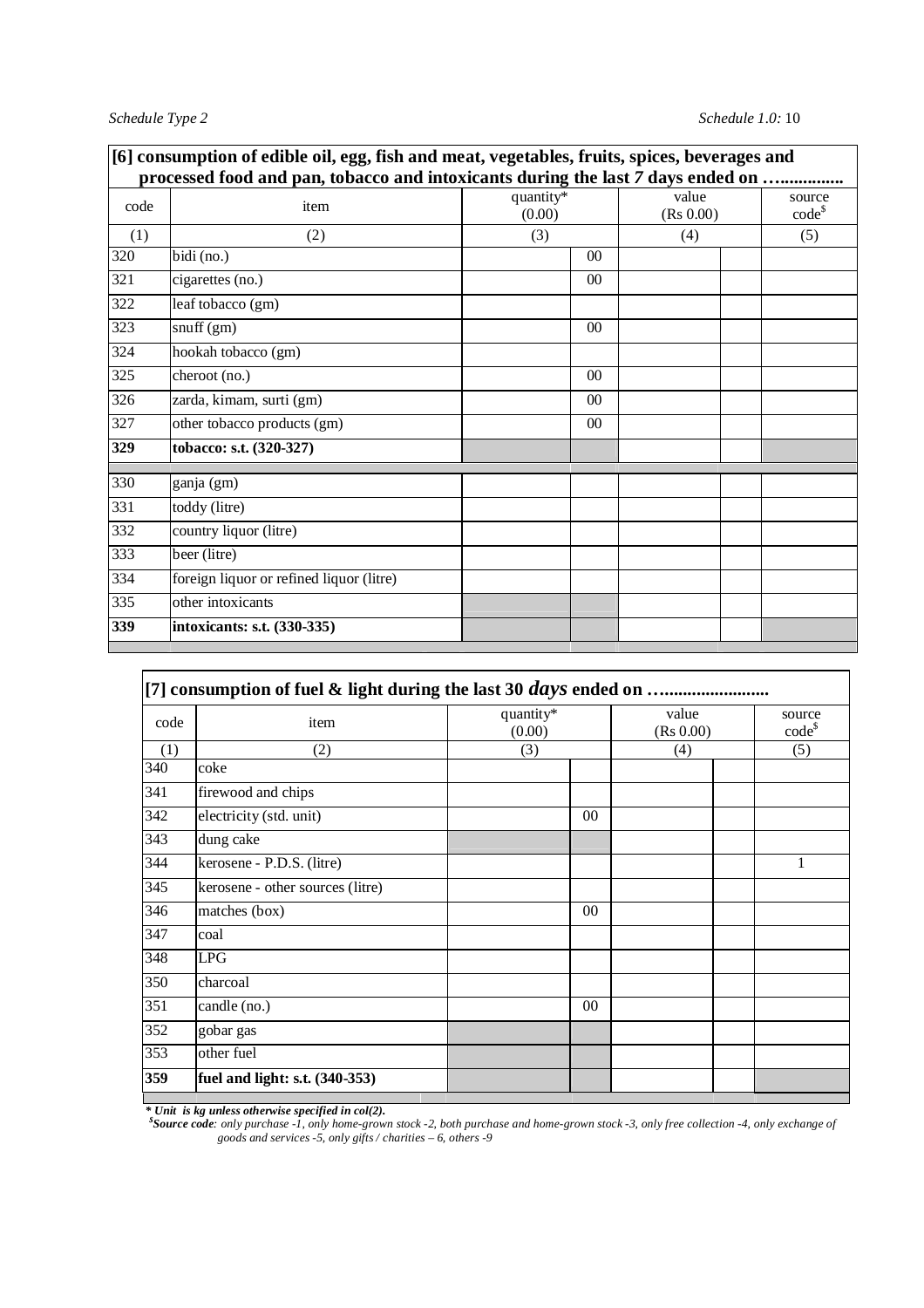|                  | [8] consumption of clothing, bedding, etc. during the last $365$ days ended on |                    |                    |  |  |  |  |  |  |  |
|------------------|--------------------------------------------------------------------------------|--------------------|--------------------|--|--|--|--|--|--|--|
| code             | item                                                                           | quantity<br>(0.00) | value<br>(Rs 0.00) |  |  |  |  |  |  |  |
| (1)              | (2)                                                                            | (3)                | (4)                |  |  |  |  |  |  |  |
| 360              | dhoti (metre)                                                                  |                    |                    |  |  |  |  |  |  |  |
| 361              | sari (metre)                                                                   |                    |                    |  |  |  |  |  |  |  |
| $\overline{362}$ | cloth for shirt, pyjama, salwar, etc. (metre)                                  |                    |                    |  |  |  |  |  |  |  |
| 363              | cloth for coat, trousers, overcoat, etc. (metre)                               |                    |                    |  |  |  |  |  |  |  |
| 364              | chaddar, dupatta, shawl, etc. (no.)                                            | 0 <sup>0</sup>     |                    |  |  |  |  |  |  |  |
| 365              | lungi $(no.)$                                                                  | 00                 |                    |  |  |  |  |  |  |  |
| 366              | gamchha, towel, handkerchief (no.)                                             | 00                 |                    |  |  |  |  |  |  |  |
| $\overline{367}$ | hosiery articles, stockings, under-garments, etc. (no.)                        | 0 <sup>0</sup>     |                    |  |  |  |  |  |  |  |
| 368              | ready-made garments (no.)                                                      | 00                 |                    |  |  |  |  |  |  |  |
| 370              | headwear (no.)                                                                 | $00\,$             |                    |  |  |  |  |  |  |  |
| 371              | knitted garments, sweater, pullover, cardigan,<br>muffler, scarf, etc. (no.)   | 0 <sup>0</sup>     |                    |  |  |  |  |  |  |  |
| 372              | knitting wool, cotton yarn (gm)                                                | 00                 |                    |  |  |  |  |  |  |  |
| 373              | clothing: others                                                               |                    |                    |  |  |  |  |  |  |  |
| 374              | clothing: second-hand                                                          |                    |                    |  |  |  |  |  |  |  |
| 379              | clothing: s.t. (360-374)                                                       |                    |                    |  |  |  |  |  |  |  |
| 380              | bed sheet, bed cover (no.)                                                     | 0 <sup>0</sup>     |                    |  |  |  |  |  |  |  |
| 381              | rug, blanket (no.)                                                             | $00\,$             |                    |  |  |  |  |  |  |  |
| 382              | pillow, quilt, mattress (no.)                                                  | 00                 |                    |  |  |  |  |  |  |  |
|                  |                                                                                |                    |                    |  |  |  |  |  |  |  |
| 383<br>384       | cloth for upholstery, curtain, table-cloth, etc. (metre)<br>mosquito net (no.) | 00                 |                    |  |  |  |  |  |  |  |
|                  |                                                                                |                    |                    |  |  |  |  |  |  |  |
| 385              | mats and matting (no.)                                                         | 0 <sub>0</sub>     |                    |  |  |  |  |  |  |  |
| 386              | $\cot$ <sub>(gm)</sub>                                                         | 0 <sup>0</sup>     |                    |  |  |  |  |  |  |  |
| 387              | bedding: others                                                                |                    |                    |  |  |  |  |  |  |  |
| 389              | bedding, etc.: s.t. (380-387)                                                  |                    |                    |  |  |  |  |  |  |  |
|                  |                                                                                |                    |                    |  |  |  |  |  |  |  |

| code | item                            | no. of pairs | value     |  |  |  |  |  |  |
|------|---------------------------------|--------------|-----------|--|--|--|--|--|--|
|      |                                 |              | (Rs 0.00) |  |  |  |  |  |  |
| (1)  | (2)                             | (3)          | (4)       |  |  |  |  |  |  |
| 390  | leather boots, shoes            |              | $00\,$    |  |  |  |  |  |  |
| 391  | leather sandals, chappals, etc. |              | 00        |  |  |  |  |  |  |
| 392  | other leather footwear          |              | 00        |  |  |  |  |  |  |
| 393  | rubber / PVC footwear           |              | 00        |  |  |  |  |  |  |
| 394  | other footwear                  |              | 00        |  |  |  |  |  |  |
| 399  | footwear: s.t. (390-394)        |              | 00        |  |  |  |  |  |  |
|      |                                 |              |           |  |  |  |  |  |  |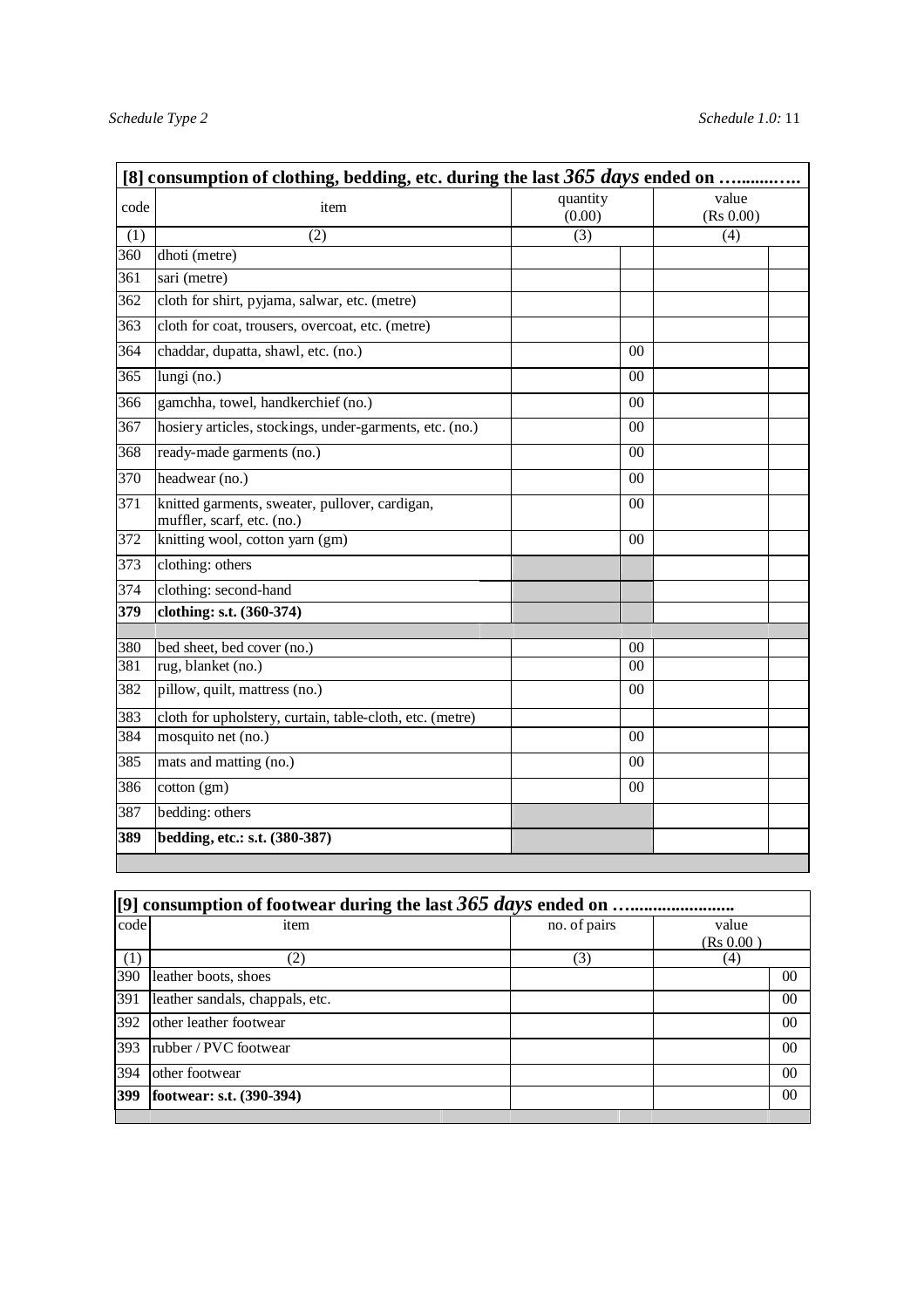|      | [10] expenditure on education and medical (institutional) goods and services during the last $365$ |                    |                 |      |                                                 |                    |                 |  |  |  |  |  |  |
|------|----------------------------------------------------------------------------------------------------|--------------------|-----------------|------|-------------------------------------------------|--------------------|-----------------|--|--|--|--|--|--|
|      |                                                                                                    |                    |                 |      |                                                 |                    |                 |  |  |  |  |  |  |
| code | item                                                                                               | value<br>(Rs 0.00) |                 | code | item                                            | value<br>(Rs 0.00) |                 |  |  |  |  |  |  |
| (1)  | (2)                                                                                                | (3)                |                 | (1)  | (2)                                             | (3)                |                 |  |  |  |  |  |  |
| 400  | books, journals                                                                                    |                    |                 |      | $410$ medicine                                  |                    |                 |  |  |  |  |  |  |
| 401  | newspapers, periodicals                                                                            |                    |                 |      | $411$  X-ray, ECG, pathological test, etc.      |                    | 00 <sup>0</sup> |  |  |  |  |  |  |
| 402  | library charges                                                                                    |                    | 00 <sup>2</sup> |      | 412 doctor's/surgeon's fee                      |                    | $00\,$          |  |  |  |  |  |  |
| 403  | stationery                                                                                         |                    |                 |      | $413$ hospital & nursing home charges           |                    | 00 <sup>0</sup> |  |  |  |  |  |  |
| 404  | tuition and other fees (school,<br>college, etc.)                                                  |                    |                 |      | 414 other medical expenses                      |                    |                 |  |  |  |  |  |  |
| 405  | private tutor/coaching centre                                                                      |                    | 0 <sup>0</sup>  |      | 419 medical - institutional: s.t. (410-<br>414) |                    |                 |  |  |  |  |  |  |
| 406  | other educational expenses                                                                         |                    |                 |      |                                                 |                    |                 |  |  |  |  |  |  |
| 409  | education: s.t. (400-406)                                                                          |                    |                 |      |                                                 |                    |                 |  |  |  |  |  |  |

|      | $[11]$ expenditure on miscellaneous goods and services including medical (non-institutional), rents |           |               |                                                        |           |                |
|------|-----------------------------------------------------------------------------------------------------|-----------|---------------|--------------------------------------------------------|-----------|----------------|
|      |                                                                                                     |           |               |                                                        |           |                |
| code | item                                                                                                | value     | code          | item                                                   | value     |                |
|      |                                                                                                     | (Rs 0.00) |               |                                                        | (Rs 0.00) |                |
| (1)  | (2)                                                                                                 | (3)       | (1)           | (2)                                                    | (3)       |                |
| 420  | medicine                                                                                            |           | 444           | umbrella, raincoat                                     |           |                |
| 421  | X-ray, ECG, pathological test, etc.                                                                 |           | 445<br>00     | lighter (bidi/cigarette/gas stove)                     |           |                |
| 422  | doctor's/surgeon's fee                                                                              |           | 446<br>00     | other goods for personal care and<br>effects           |           | 0 <sub>0</sub> |
| 423  | family planning appliances                                                                          |           | 449           | goods for personal care and<br>effects: s.t. (440-446) |           |                |
| 424  | other medical expenses                                                                              |           |               |                                                        |           |                |
| 429  | medical - non-institutional: s.t. (420-<br>424)                                                     |           | 450           | toilet soap                                            |           |                |
|      |                                                                                                     |           | 451           | toothbrush, toothpaste, etc.                           |           |                |
| 430  | cinema, theatre                                                                                     |           | 452           | powder, snow, cream, lotion                            |           |                |
| 431  | mela, fair, picnic                                                                                  |           | 453           | hair oil, shampoo, hair cream                          |           |                |
| 432  | sports goods, toys, etc.                                                                            |           | 454           | comb                                                   |           |                |
|      | $433*$ club fees                                                                                    |           | 455<br>$00\,$ | shaving blades, shaving stick,<br>razor                |           |                |
| 434  | goods for recreation and hobbies                                                                    |           | 456           | shaving cream                                          |           |                |
| 435  | photography                                                                                         |           | 457           | sanitary napkins                                       |           |                |
| 436  | video cassette / V.C.R. / V.C.P.(hire)                                                              |           | 458<br>00     | other toilet articles                                  |           |                |
| 437  | cable TV                                                                                            |           | 459           | toilet articles: s.t. (450-458)                        |           |                |
| 438  | other entertainment                                                                                 |           |               |                                                        |           |                |
| 439  | entertainment : s.t. (430-437)                                                                      |           |               |                                                        |           |                |
|      |                                                                                                     |           | 460           | electric bulb, tubelight                               |           |                |
| 440  | spectacles                                                                                          |           | 461<br>$00\,$ | electric batteries                                     |           |                |
| 441  | torch                                                                                               |           | 462           | other non-durable electric goods                       |           |                |
| 442  | pen                                                                                                 |           | 463           | earthenware                                            |           |                |
| 443  | lock                                                                                                |           | 464<br>$00\,$ | glassware                                              |           |                |

*\*The value may be derived as the amount last paid divided by the number of months for which amount was paid.*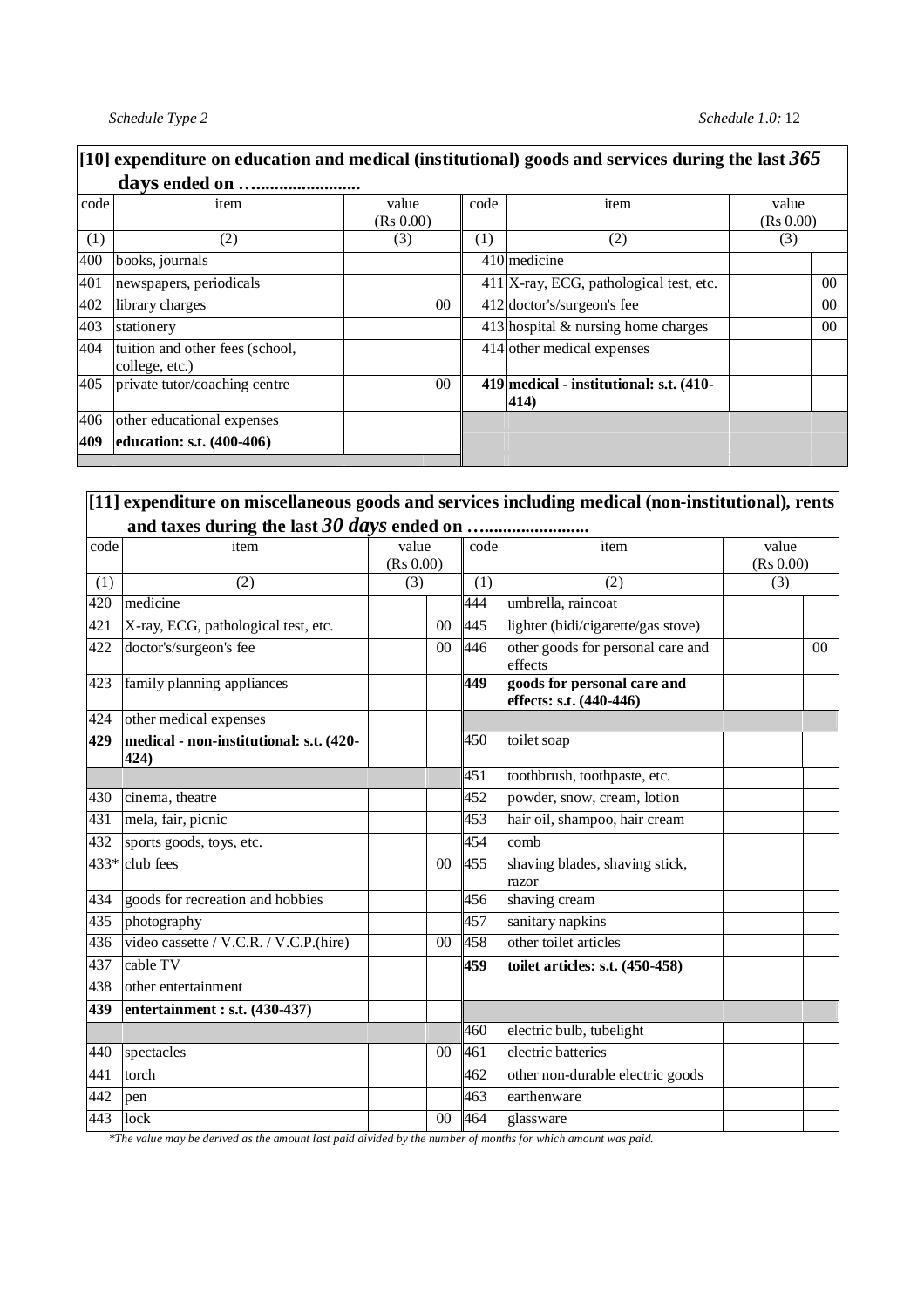| code | item                                                         | value            |                | code             | item                                             | value     |                |
|------|--------------------------------------------------------------|------------------|----------------|------------------|--------------------------------------------------|-----------|----------------|
|      |                                                              | (Rs 0.00)        |                |                  |                                                  | (Rs 0.00) |                |
| (1)  | $\overline{(2)}$                                             | $\overline{(3)}$ |                | (1)              | (2)                                              | (3)       |                |
| 465  | bucket, water bottle/feeding bottle<br>& other plastic goods |                  |                | 500              | airfare                                          |           | 00             |
| 466  | coir, rope, etc.                                             |                  |                | 501              | railway fare                                     |           | $00\,$         |
| 467  | washing soap/soda                                            |                  |                | 502              | bus/tram fare                                    |           |                |
| 468  | other washing requisites                                     |                  |                | 503              | taxi, auto-rickshaw fare                         |           |                |
| 470  | agarbati                                                     |                  |                | 504              | steamer, boat fare                               |           |                |
| 471  | flower(fresh) : all purposes                                 |                  |                | 505              | rickshaw (hand drawn & cycle)                    |           |                |
| 472  | insecticide, acid, etc.                                      |                  |                |                  | fare                                             |           |                |
| 473  | other petty articles                                         |                  |                | 506              | horse cart fare                                  |           |                |
| 479  | sundry articles: s.t. (460-473)                              |                  |                | 507              | porter charges                                   |           |                |
|      |                                                              |                  |                | 508              | petrol                                           |           |                |
| 480  | domestic servant/cook                                        |                  | 00             | 511              | lubricating oil                                  |           |                |
| 481  | sweeper                                                      |                  | 00             | $\overline{512}$ | school bus/van                                   |           |                |
| 482  | barber, beautician, etc.                                     |                  |                | 513              | other conveyance expenses                        |           |                |
| 483  | washerman, laundry, ironing                                  |                  |                | 519              | conveyance : s.t. (500-513)                      |           |                |
| 484  | tailor                                                       |                  | 0 <sup>0</sup> |                  |                                                  |           |                |
| 485  | priest                                                       |                  |                | 520*             | house rent, garage rent (actual)                 |           | 0 <sup>0</sup> |
| 486  | legal expenses                                               |                  | 00             | $521*$           | residential land rent                            |           | $00\,$         |
| 487  | postage & telegram                                           |                  |                | 522              | other consumer rent                              |           |                |
| 488* | telephone charges                                            |                  |                | 529              | rent: s.t. (520-522)                             |           |                |
| 490  | repair charges for non-durables                              |                  |                |                  |                                                  |           |                |
| 491  | grinding charges                                             |                  |                | 539              | house rent, garage rent<br>(imputed-urban only)  |           | 00             |
| 492  | miscellaneous expenses                                       |                  |                | 540*             | water charges                                    |           |                |
| 493  | pet animals (incl. birds, fish)                              |                  |                | 541*             | other consumer taxes & cesses                    |           |                |
| 494  | other consumer services excluding<br>conveyance              |                  |                | 549              | consumer taxes and cesses: s.t.<br>$(540 - 541)$ |           |                |
| 499  | consumer services excluding<br>conveyance: s.t. (480-494)    |                  |                |                  |                                                  |           |                |

*\* The value of these items may be derived as the amount last paid divided by the number of months for which amount was paid.*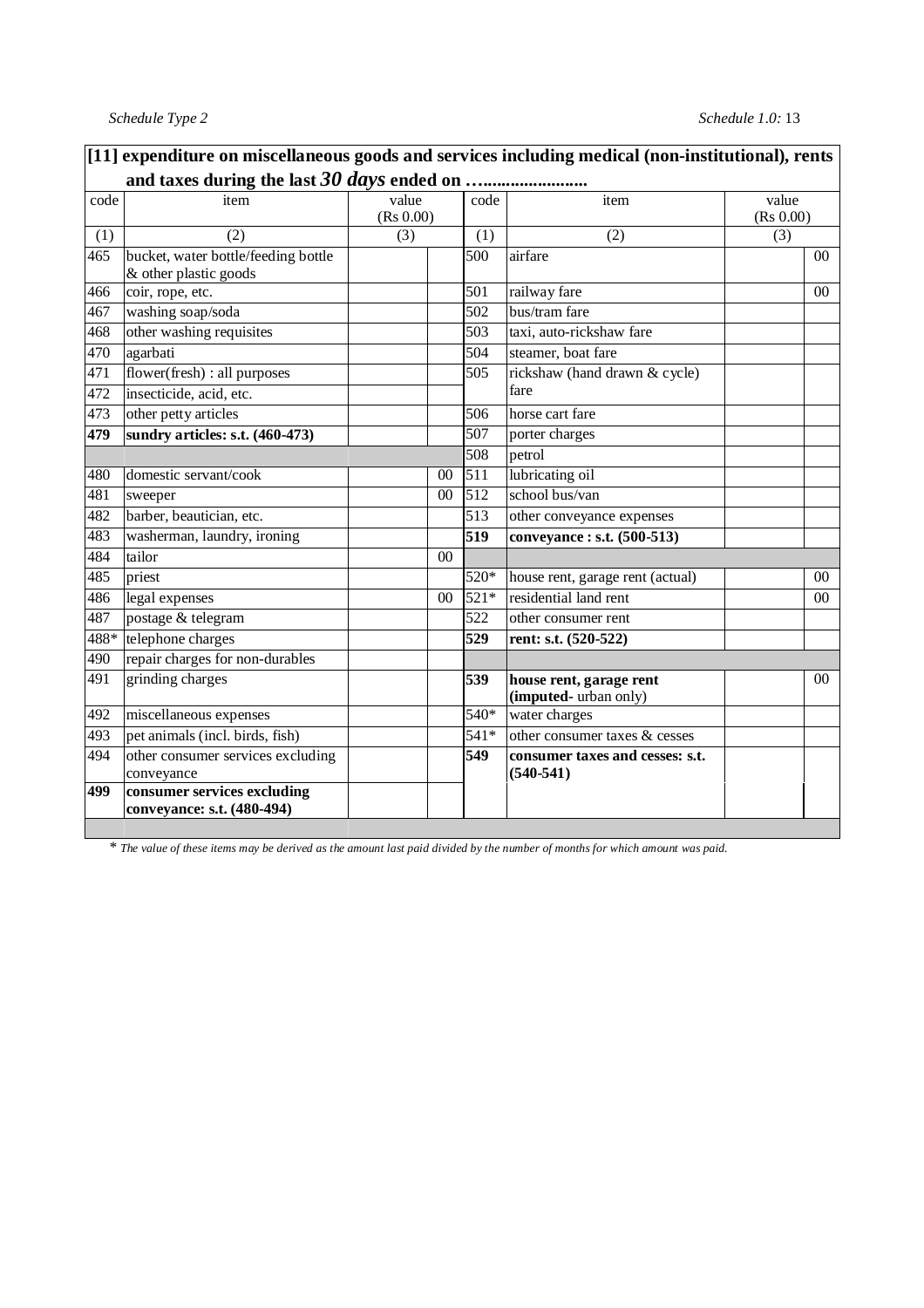|     | $[12]$ expenditure for purchase and construction (including repair and maintenance) of durable |        |       |                     |       |               |       |             |                 |
|-----|------------------------------------------------------------------------------------------------|--------|-------|---------------------|-------|---------------|-------|-------------|-----------------|
|     | goods for domestic use during the last 365 days ended on                                       |        |       |                     |       |               |       |             |                 |
|     | item                                                                                           | no. in |       | first-hand purchase |       | cost of raw   |       | second-hand | total           |
|     |                                                                                                | use    | no.   | whether             |       | materials and |       | purchase    | expenditure     |
|     |                                                                                                | on the | pur-  | hire                |       | services for  | no.   |             | (Rs)            |
|     |                                                                                                | date   | chas- | purch-              | value | construction  | pur-  | value       | $[(6)+(7)+(9)]$ |
| co- | description                                                                                    | of     | ed    | ased                | (Rs)  | and repair    | chas- | (Rs)        |                 |
| de  |                                                                                                | sur-   |       | $(yes-1,$           |       | (Rs)          | ed    |             |                 |
|     |                                                                                                | vey    |       | $no-2)$             |       |               |       |             |                 |
| (1) | (2)                                                                                            | (3)    | (4)   | (5)                 | (6)   | (7)           | (8)   | (9)         | (10)            |
| 550 | bedstead                                                                                       |        |       |                     |       |               |       |             |                 |
| 551 | almirah, dressing table                                                                        |        |       |                     |       |               |       |             |                 |
| 552 | chair, stool, bench, table                                                                     |        |       |                     |       |               |       |             |                 |
| 553 | suitcase, trunk, box, handbag<br>and other travel goods                                        |        |       |                     |       |               |       |             |                 |
|     | 554 foam, rubber cushion<br>(dunlopillo type)                                                  |        |       |                     |       |               |       |             |                 |
| 555 | carpet, daree & other floor<br>mattings                                                        |        |       |                     |       |               |       |             |                 |
|     | 556 paintings, drawings,<br>engravings, etc.                                                   |        |       |                     |       |               |       |             |                 |
| 557 | other furniture & fixtures<br>(couch, sofa, etc.)                                              |        |       |                     |       |               |       |             |                 |
| 559 | furniture & fixtures: s.t.<br>$(550 - 557)$                                                    |        |       |                     |       |               |       |             |                 |
|     |                                                                                                |        |       |                     |       |               |       |             |                 |
| 560 | gramophone & record player                                                                     |        |       |                     |       |               |       |             |                 |
| 561 | radio                                                                                          |        |       |                     |       |               |       |             |                 |
| 562 | television                                                                                     |        |       |                     |       |               |       |             |                 |
| 563 | VCR/VCP/DVD                                                                                    |        |       |                     |       |               |       |             |                 |
|     | 564 camera & photographic<br>equipment                                                         |        |       |                     |       |               |       |             |                 |
| 565 | tape recorder, CD player                                                                       |        |       |                     |       |               |       |             |                 |
|     | 566 gramophone record,<br>audio/video cassette, etc.                                           |        |       |                     |       |               |       |             |                 |
| 567 | musical instruments                                                                            |        |       |                     |       |               |       |             |                 |
| 568 | other goods for recreation                                                                     |        |       |                     |       |               |       |             |                 |
| 569 | goods for recreation: s.t.<br>$(560 - 568)$                                                    |        |       |                     |       |               |       |             |                 |
|     |                                                                                                |        |       |                     |       |               |       |             |                 |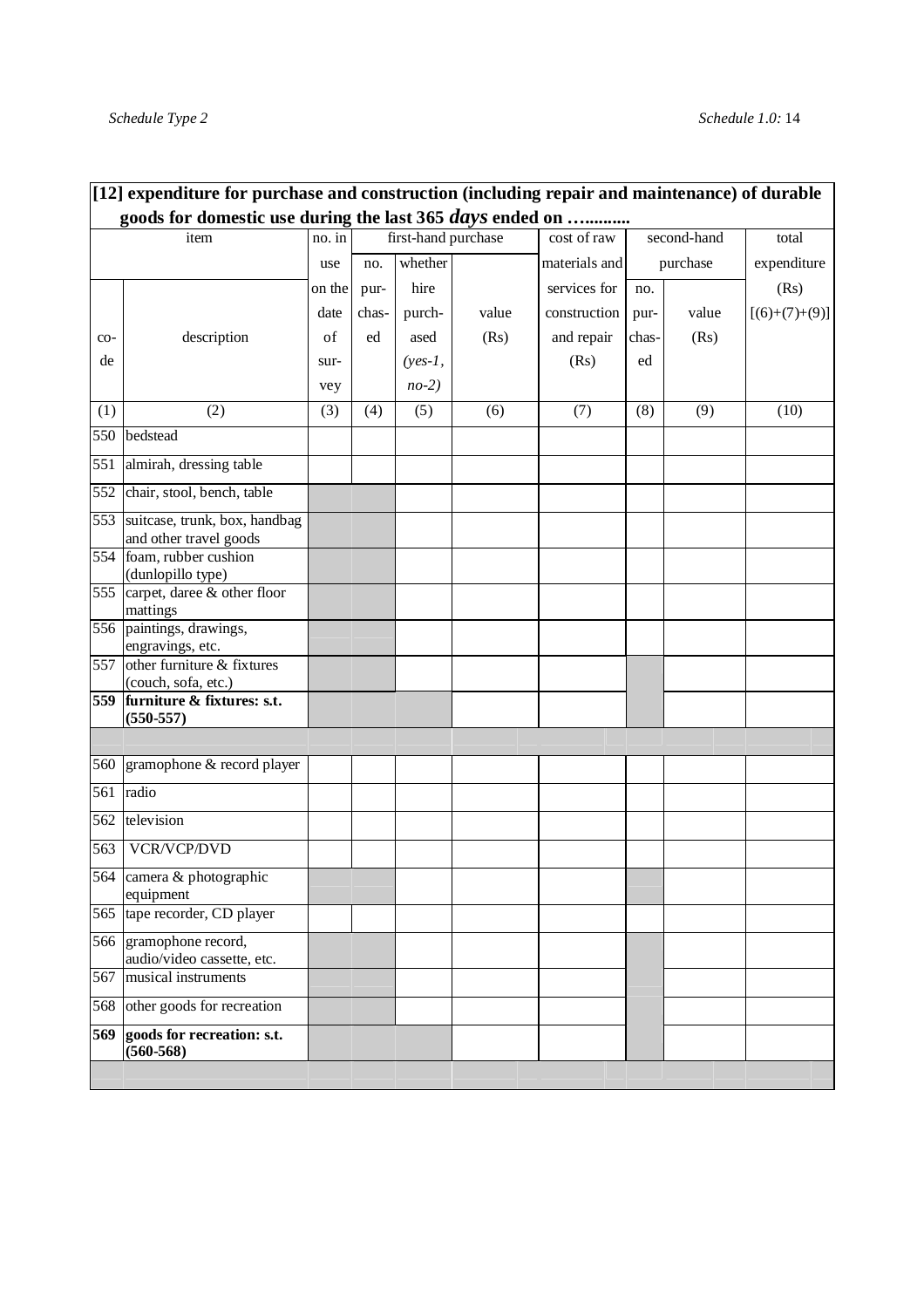|     | [12] expenditure for purchase and construction (including repair and maintenance) of durable |        |       |                     |       |               |      |             |                 |
|-----|----------------------------------------------------------------------------------------------|--------|-------|---------------------|-------|---------------|------|-------------|-----------------|
|     | goods for domestic use during the last 365 days ended on                                     |        |       |                     |       |               |      |             |                 |
|     | item                                                                                         | no. in |       | first-hand purchase |       | cost of raw   |      | second-hand | total           |
|     |                                                                                              | use    | no.   | whether             |       | materials and |      | purchase    | expenditure     |
|     |                                                                                              | on the | pur-  | hire                |       | services for  | no.  |             | (Rs)            |
|     |                                                                                              | date   | chas- | purch-              | value | construction  | pur- | value       | $[(6)+(7)+(9)]$ |
| co- | description                                                                                  | of     | ed    | ased                | (Rs)  | and repair    | cha- | (Rs)        |                 |
| de  |                                                                                              | sur-   |       | $(yes-1,$           |       | (Rs)          | sed  |             |                 |
|     |                                                                                              | vey    |       | $no-2)$             |       |               |      |             |                 |
| (1) | (2)                                                                                          | (3)    | (4)   | (5)                 | (6)   | (7)           | (8)  | (9)         | (10)            |
| 570 | gold ornaments                                                                               |        |       |                     |       |               |      |             |                 |
| 571 | silver ornaments                                                                             |        |       |                     |       |               |      |             |                 |
| 572 | jewels, pearls                                                                               |        |       |                     |       |               |      |             |                 |
| 573 | other ornaments                                                                              |        |       |                     |       |               |      |             |                 |
| 579 | jewellery and ornaments:<br>s.t. (570-573)                                                   |        |       |                     |       |               |      |             |                 |
|     |                                                                                              |        |       |                     |       |               |      |             |                 |
| 580 | stainless steel utensils                                                                     |        |       |                     |       |               |      |             |                 |
| 581 | other metal utensils                                                                         |        |       |                     |       |               |      |             |                 |
| 582 | casseroles, thermos,<br>thermoware                                                           |        |       |                     |       |               |      |             |                 |
| 583 | other crockery & utensils                                                                    |        |       |                     |       |               |      |             |                 |
| 589 | crockery & utensils: s.t.                                                                    |        |       |                     |       |               |      |             |                 |
|     | $(580 - 583)$                                                                                |        |       |                     |       |               |      |             |                 |
| 590 | electric fan                                                                                 |        |       |                     |       |               |      |             |                 |
| 591 | air conditioner, air cooler                                                                  |        |       |                     |       |               |      |             |                 |
| 592 | lantern, lamp, electric<br>lampshade                                                         |        |       |                     |       |               |      |             |                 |
| 593 | sewing machine                                                                               |        |       |                     |       |               |      |             |                 |
| 594 | washing machine                                                                              |        |       |                     |       |               |      |             |                 |
|     | 595 stove                                                                                    |        |       |                     |       |               |      |             |                 |
| 596 | pressure cooker/pressure pan                                                                 |        |       |                     |       |               |      |             |                 |
| 597 | refrigerator                                                                                 |        |       |                     |       |               |      |             |                 |
| 598 | electric iron, heater, toaster,<br>oven & other electric heating<br>appliances               |        |       |                     |       |               |      |             |                 |
| 600 | other cooking/household<br>appliances                                                        |        |       |                     |       |               |      |             |                 |
| 609 | cooking and household<br>appliances: s.t. (590-600)                                          |        |       |                     |       |               |      |             |                 |
|     |                                                                                              |        |       |                     |       |               |      |             |                 |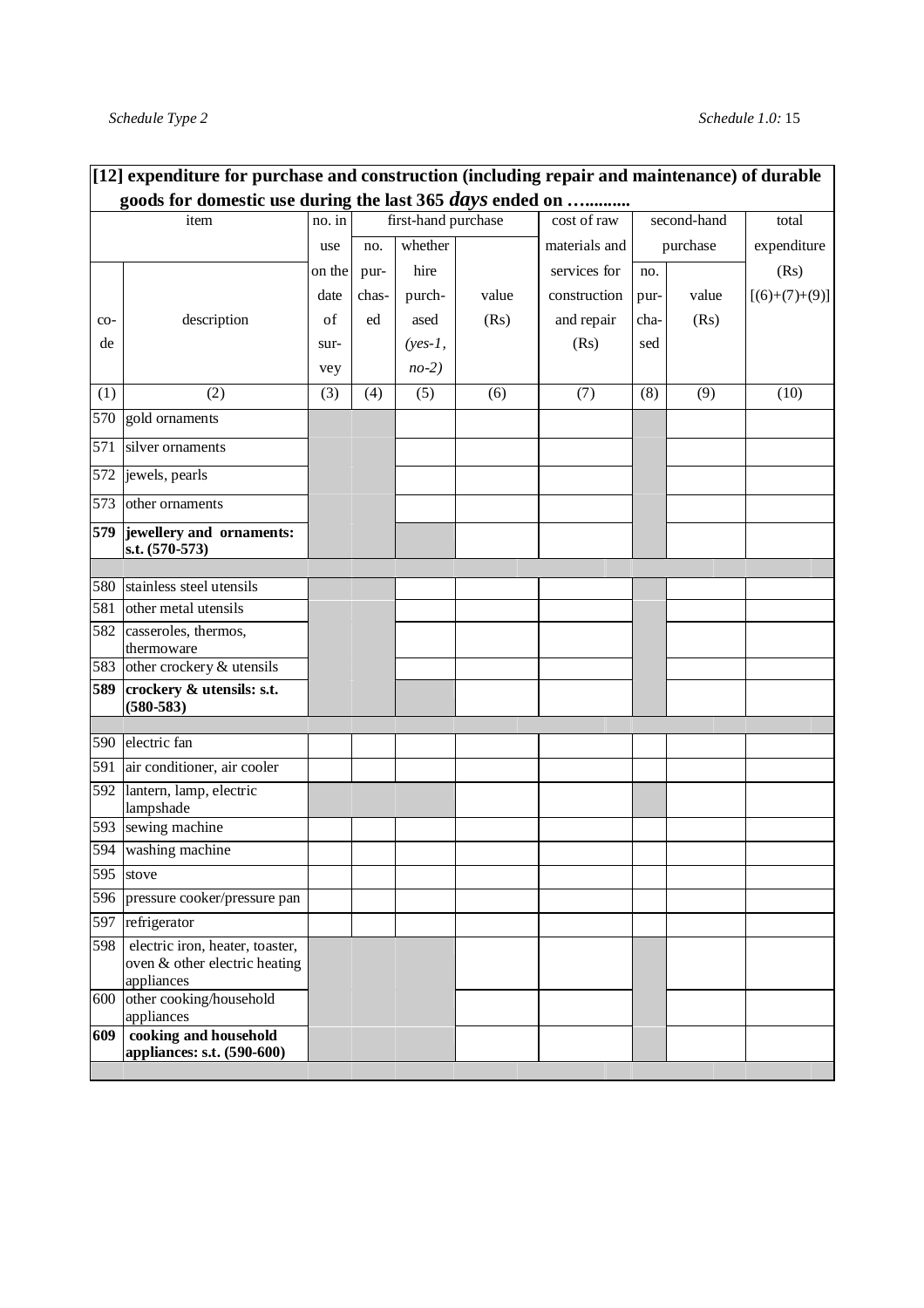÷.

|                  | [12] expenditure for purchase and construction (including repair and maintenance) of durable<br>goods for domestic use during the last 365 days ended on |        |       |                     |       |               |      |             |                 |
|------------------|----------------------------------------------------------------------------------------------------------------------------------------------------------|--------|-------|---------------------|-------|---------------|------|-------------|-----------------|
|                  | item                                                                                                                                                     | no. in |       | first-hand purchase |       | cost of raw   |      | second-hand | total           |
|                  |                                                                                                                                                          | use    | no.   | whether             |       | materials and |      | purchase    | expenditure     |
|                  |                                                                                                                                                          | on the | pur-  | hire                |       | services for  | no.  |             | (Rs)            |
|                  |                                                                                                                                                          | date   | chas- | purch-              | value | construction  | pur- |             | $[(6)+(7)+(9)]$ |
| co-              | description                                                                                                                                              | of     | ed    | ased                | (Rs)  | and repair    | cha- | value       |                 |
| de               |                                                                                                                                                          | sur-   |       | $(yes-1,$           |       | (Rs)          | sed  | (Rs)        |                 |
|                  |                                                                                                                                                          | vey    |       | $no-2)$             |       |               |      |             |                 |
| (1)              | (2)                                                                                                                                                      | (3)    | (4)   | (5)                 | (6)   | (7)           | (8)  | (9)         | (10)            |
| 610              | bicycle                                                                                                                                                  |        |       |                     |       |               |      |             |                 |
| 611              | motor cycle, scooter                                                                                                                                     |        |       |                     |       |               |      |             |                 |
| $\overline{612}$ | motor car, jeep                                                                                                                                          |        |       |                     |       |               |      |             |                 |
| 613              | tyres & tubes                                                                                                                                            |        |       |                     |       |               |      |             |                 |
| 614              | other transport equipment                                                                                                                                |        |       |                     |       |               |      |             |                 |
| 619              | personal transport<br>equipment: s.t. (610-614)                                                                                                          |        |       |                     |       |               |      |             |                 |
| 620              | glass eyes, hearing aids &                                                                                                                               |        |       |                     |       |               |      |             |                 |
|                  | orthopaedic equipment                                                                                                                                    |        |       |                     |       |               |      |             |                 |
| 621              | other medical equipment                                                                                                                                  |        |       |                     |       |               |      |             |                 |
| 629              | therapeutic appliances : s.t.<br>$(620-621)$                                                                                                             |        |       |                     |       |               |      |             |                 |
| 630              | clock, watch                                                                                                                                             |        |       |                     |       |               |      |             |                 |
| 631              | other machines for household work                                                                                                                        |        |       |                     |       |               |      |             |                 |
| 632              | personal computer                                                                                                                                        |        |       |                     |       |               |      |             |                 |
| 633              | mobile handset                                                                                                                                           |        |       |                     |       |               |      |             |                 |
| 634              | any other personal goods                                                                                                                                 |        |       |                     |       |               |      |             |                 |
| 639              | other personal goods: s.t. (630-632)                                                                                                                     |        |       |                     |       |               |      |             |                 |
|                  |                                                                                                                                                          |        |       |                     |       |               |      |             |                 |
|                  | 640 bathroom and sanitary equipment                                                                                                                      |        |       |                     |       |               |      |             |                 |
| 641              | plugs, switches & other electrical fittings                                                                                                              |        |       |                     |       |               |      |             |                 |
| 642              | residential building & land (cost of repairs<br>only)                                                                                                    |        |       |                     |       |               |      |             |                 |
| 643              | other durables (specify)                                                                                                                                 |        |       |                     |       |               |      |             |                 |
| 649              | residential building, land and other<br>durables : s.t. (640-643)                                                                                        |        |       |                     |       |               |      |             |                 |
|                  |                                                                                                                                                          |        |       |                     |       |               |      |             |                 |
| 659              | durable goods : total<br>$(559+569+579+589+609+$<br>$619+629+639+649$                                                                                    |        |       |                     |       |               |      |             |                 |